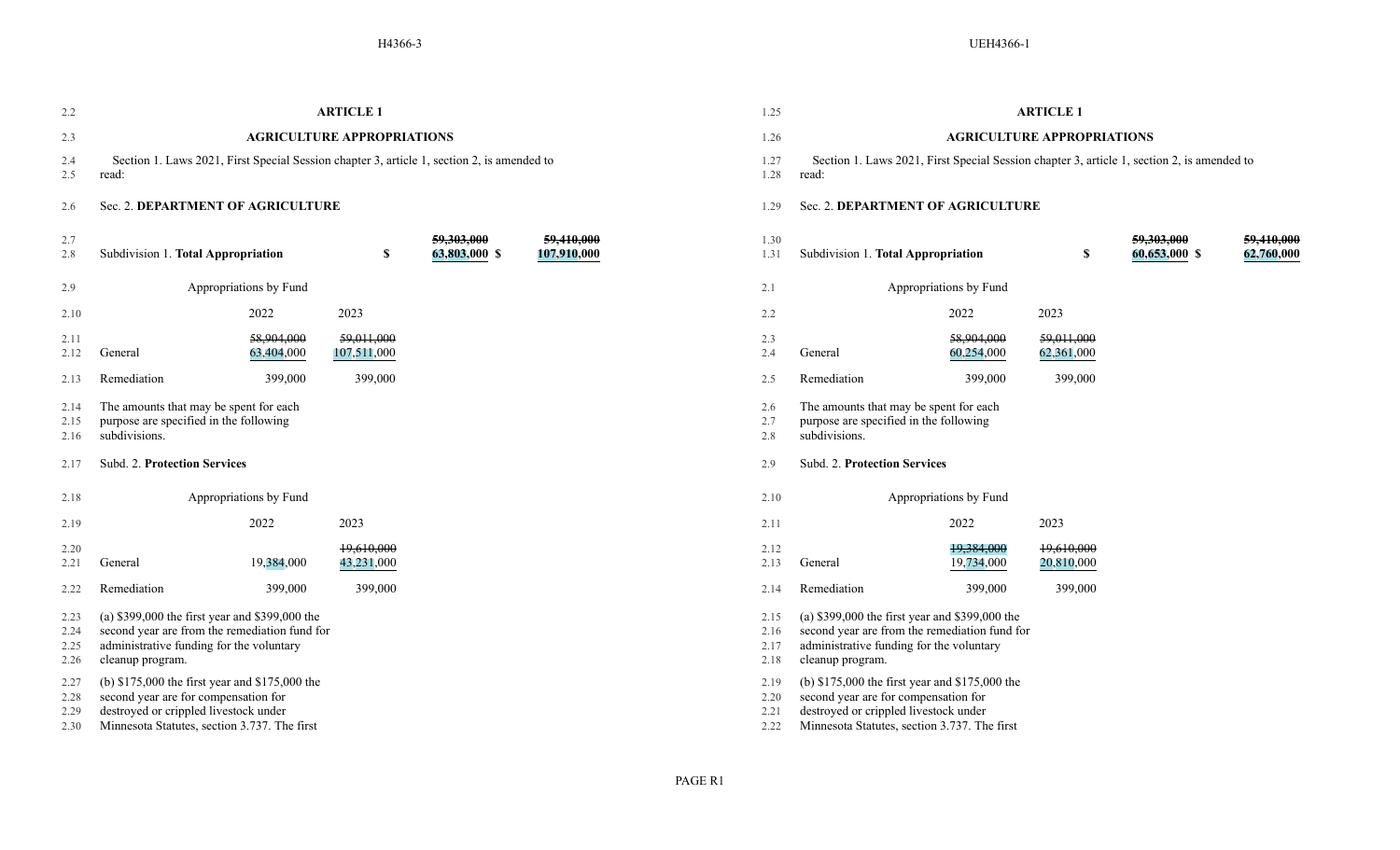- 2.31 year appropriation may be spent to compensate
- 2.32 for livestock that were destroyed or crippled
- 2.33 during fiscal year 2021. If the amount in the 2.25 during fiscal year 2021.
- 2.34 first year is insufficient, the amount in the 2.26 first year is insufficient, the amount in the
- 3.1 second year is available in the first year
- 3.2 commissioner may use up to \$5,000 each year 2.28 commissioner may use up to \$5,000 each year
- 3.3 to reimburse expenses incurred by university 2.29 to reimburse expenses incurred by university
- 3.4 extension educators to provide fair market 2.30 extension educators to provide fair market 2.30 extension educators to provide fair market 2.30 extension educators to provide fair market 2.31 values of destroyed or cri
- 3.5 values of destroyed or crippled livestock. If 2.31 values of destroyed or crippled livestock. If
- 3.6 the commissioner receives federal dollars to 2.32 the commissioner receives federal dollars to
- 3.7 pay claims for destroyed or crippled livestock, 2.33 pay claims for destroyed or crippled livestock,
- 3.8 an equivalent amount of this appropriation 2.34 an equivalent amount of this appropriation 2.35 and equivalent amount of this appropriation 2.35 and equivalent amount of this appropriation 2.35 and  $\frac{2.35}{2.35}$  and
- 
- 3.10 methods performed by federal wildlife services
- 3.11 staff.
- 3.12 (c) \$155,000 the first year and \$155,000 the
- 3.13 second year are for compensation for crop<br>3.14 damage under Minnesota Statutes, section
- 3.14 damage under Minnesota Statutes, section 3.5 damage under Minnesota Statutes, section
- 
- 
- 3.17 available in the first year. The commissioner
- 
- 
- 
- 3.21 approved agent to investigate and resolve 3.12 approved agent to investigate and resolve
- 3.22 claims, as well as for costs associated with 3.13 claims, as well as for costs associated with
- 3.23 training for approved agents. The 3.14 training for approved agents. The
- 3.24 commissioner may use up to \$20,000 of the 3.15 commissioner may use up to \$20,000 of the 3.15 commissioner may use up to \$20,000 of the
- 3.25 appropriation each year to make grants to 3.16 appropriation each year to make grants to
- 3.26 producers for measures to protect stored crops
- 3.27 from elk damage.
- 3.28 If the commissioner determines that claims
- 3.29 made under Minnesota Statutes, section 3.737
- $3.30$  or  $3.7371$ , are unusually high, amounts  $3.21$
- 3.31 appropriated for either program may be 3.22 appropriated for either program may be
- 3.32 transferred to the appropriation for the other
- 3.33 program.
- 2.23 year appropriation may be spent to compensate
- 2.24 for livestock that were destroyed or crippled<br>2.25 during fiscal year 2021. If the amount in the
- 
- 
- . The 2.27 second year is available in the first year . The
	-
	-
	-
	-
	-
	-
	-
- 3.9 may be used to reimburse nonlethal prevention 2.35 may be used to reimburse nonlethal prevention
	- 3.1 methods performed by federal wildlife services
	- 3.2 staff.
	- 3.3 (c) \$155,000 the first year and \$155,000 the
	- 3.4 second year are for compensation for crop
	-
- 3.15 3.7371. If the amount in the first year is 3.6 3.7371. If the amount in the first year is
- 3.16 insufficient, the amount in the second year is 3.7 insufficient, the amount in the second year is
	- . The commissioner 3.8 available in the first year . The commissioner
- 3.18 may use up to \$10,000 of the appropriation 3.9 may use up to \$10,000 of the appropriation
- 3.19 each year to reimburse expenses incurred by 3.10 each year to reimburse expenses incurred by
- 3.20 the commissioner or the commissioner's 3.11 the commissioner or the commissioner's 3.11 the commissioner's
	-
	-
	-
	-
	-
	- 3.17 producers for measures to protect stored crops
	- 3.18 from elk damage.
	- 3.19 If the commissioner determines that claims
	- 3.20 made under Minnesota Statutes, section 3.737<br>3.21 or 3.7371, are unusually high, amounts
	-
	-
	- 3.23 transferred to the appropriation for the other
	- 3.24 program.
	- 3.25 (d) \$1,000,000 the second year is to reimburse
	- 3.26 feed, veterinary, and other expenses incurred,
	- 3.27 and offset revenue lost by owners of farmed
	- 3.28 white-tailed deer registered under Minnesota
	- 3.29 Statutes, section 35.155, due to movement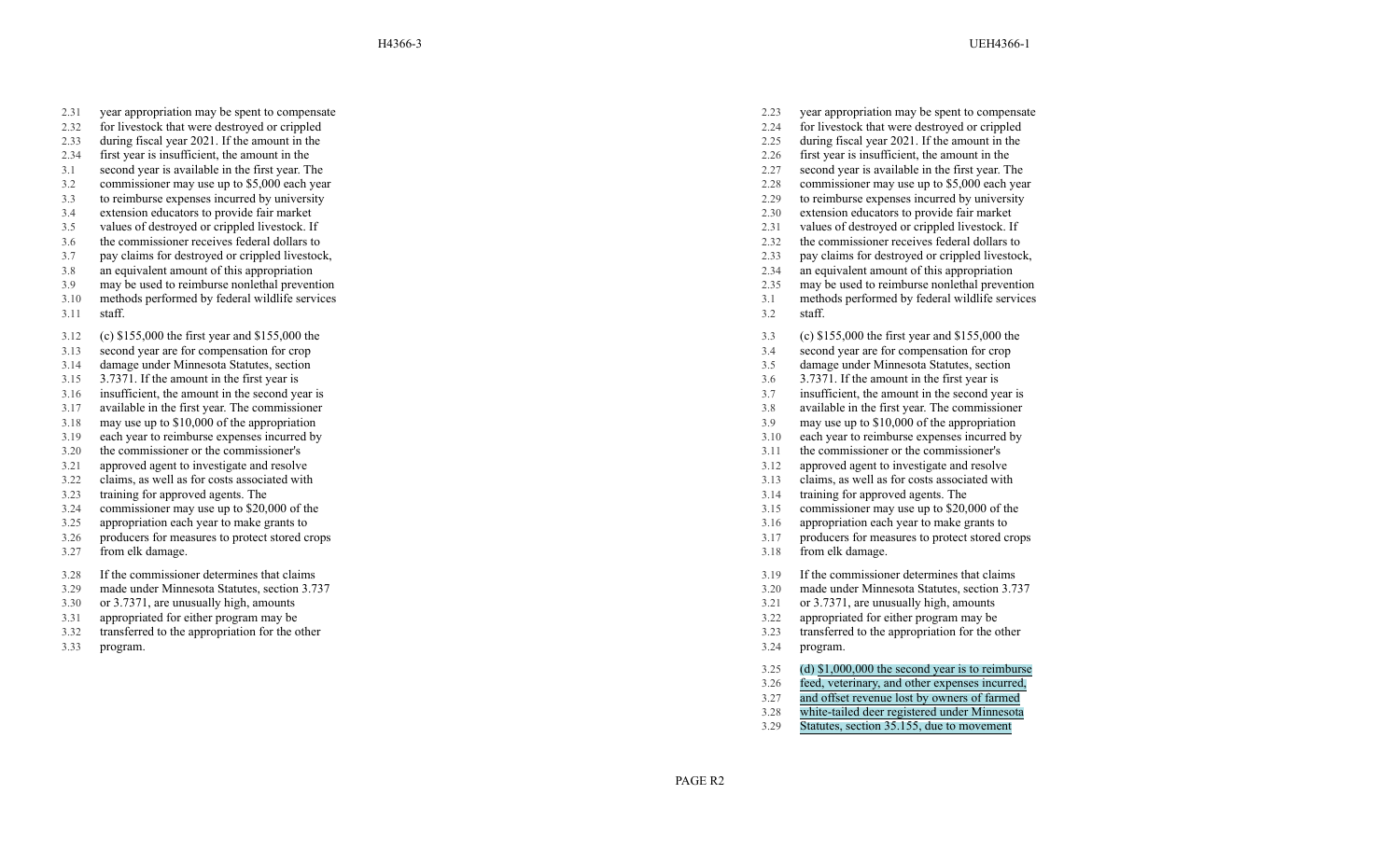- 3.30 bans imposed by the commissioner of natural
- 3.31 resources in emergency rules between
- 3.32 December 2019 and December 2021. The
- 3.33 commissioner may use payments of up to
- 3.34 \$5,000 on a first-come, first-served,
- 3.35 noncompetitive basis. In order to receive a
- 4.1 payment, a recipient must sign an attestation
- 4.2 of the value of the loss suffered. Grants must
- 4.3 be limited to the value of the loss or \$5,000,
- 4.4 whichever is less. However , if funds remain
- 4.5 after payments have been made to all eligible
- 4.6 applicants, the commissioner shall make
- 4.7 additional payments on a pro rata basis. This
- $4.8$ is a onetime appropriation and is available
- 4.9 until June 30, 2024. Beginning February 1,
- 4.10 2023, and annually thereafter until February
- 4.11 1, 2025, the commissioner must report on the
- 4.12 reimbursements under this section by county
- 4.13 to the legislative committees with jurisdiction
- 4.14 over agriculture finance.
- 4.15 ( e ) \$225,000 the first year and \$225,000 the
- 4.16 second year are for additional funding for the
- 4.17 noxious weed and invasive plant program.
- 4.1 ( d ) \$225,000 the first year and \$225,000 the
- 4.2 second year are for additional funding for the
- 4.3 noxious weed and invasive plant program.
- 4.4 (e) \$2,000,000 the second year is for a transfer
- 4.5 to the noxious weed and invasive plant species
- 4.6 assistance account established under
- 4.7 Minnesota Statutes, section 18.89, for grants
- 4.8 to local units of government and Tribal
- 4.9 Nations for noxious weed detection, control,
- 4.10 and management. Of this amount, the
- 4.11 commissioner must award a onetime grant of
- 4.12 \$10,000 to each county to assist county
- 4.13 agricultural inspectors in the implementation
- 4.14 and enforcement of the Minnesota Noxious
- 4.15 Weed Law and to educate county residents
- 4.16 regarding agricultural topics, including but
- 4.17 not limited to noxious weeds. This is a onetime
- 4.18 appropriation.
- 4.19  $(e)$  (f) \$50,000 the first year is for additional
- 4.20 funding for the industrial hemp program for
- 4.21 IT development. This is a onetime

PAGE R3

- 4.18  $(e)$  (f) \$50,000 the first year is for additional
- 4.19 funding for the industrial hemp program for
- a onetime 4.20 IT development. This is a onetime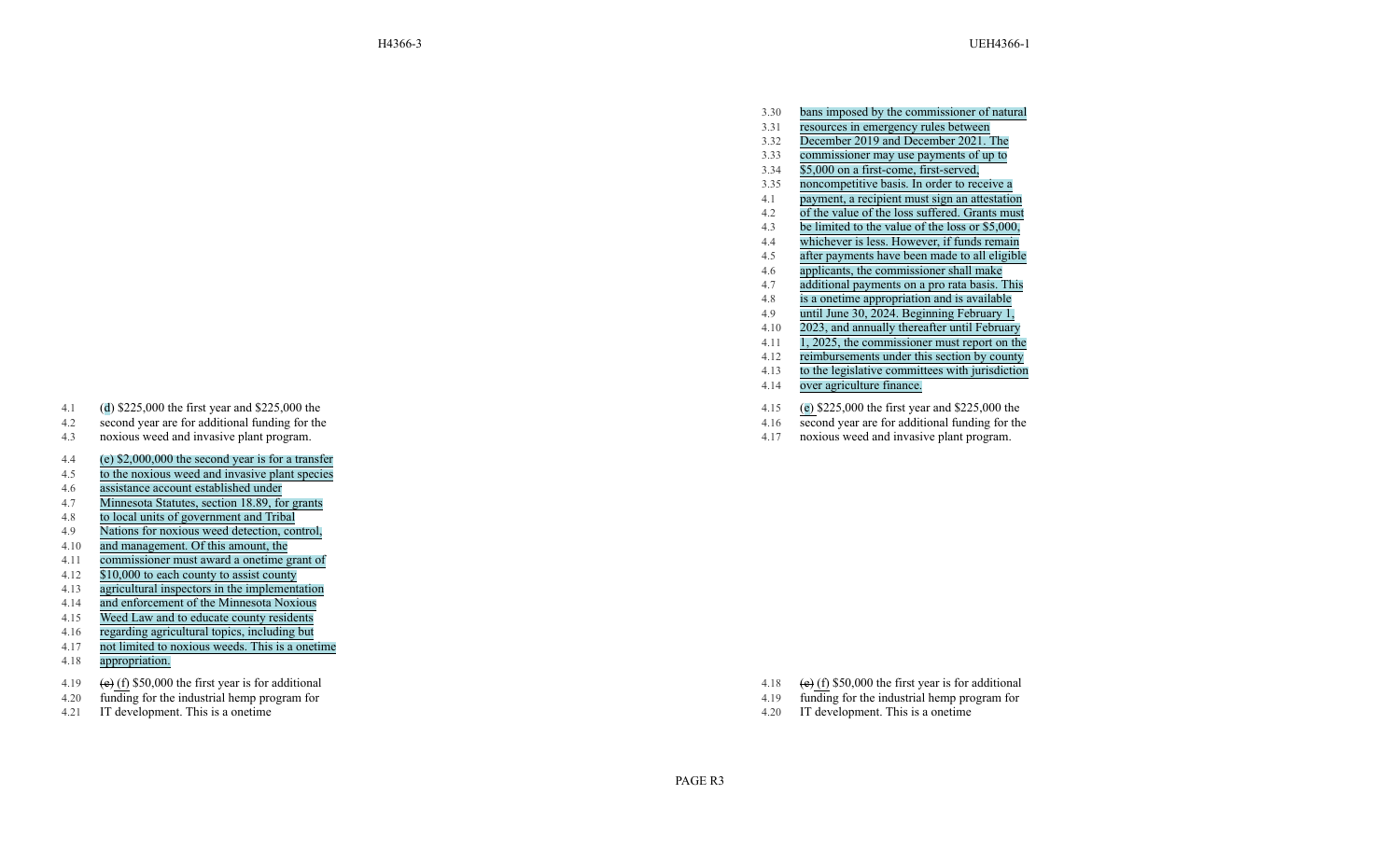- 4.23 2023.
- 4.24  $(f)$  (g) \$110,000 the first year and \$110,000
- 4.25 the second year are for additional meat and
- 4.26 poultry inspection services. The commissioner 4.25 poultry inspection services. The commissioner
- 4.27 is encouraged to seek inspection waivers, 4.26 is encouraged to seek inspection waivers,
- 4.28 matching federal dollars, and offer more online 4.27 matching federal dollars, and offer more online 4.27
- 4.29 inspections for the purposes under this
- 4.30 paragraph.
- 4.31  $\left(\frac{1}{2}\right)$  (h) \$825,000 the first year and \$825,000
- 4.32 the second year are to replace capital
- 4.33 equipment in the Department of Agriculture's
- 4.34 analytical laboratory.
- 5.1 (h) (i) \$274,000 the first year and \$550,000
- 5.2 the second year are to maintain the current
- 5.3 level of service delivery.
- 5.4 (j) \$100,000 the second year is to support
- 5.5 laboratory testing for the Minnesota meat and
- 5.6 poultry inspection program. The base for this
- 5.7 appropriation is \$50,000 in fiscal year 2024
- 5.8 and thereafter.
- 5.9 ( k ) \$6,500,000 the second year is for grants
- 5.10 to the Board of Regents of the University of
- 5.11 Minnesota to fund the Forever Green Initiative 5.12 and protect the state's natural resources while increasing the 5.12 and protect the state's natural resources while increasing the
- 5.12 and protect the state's natural resources while 5.7 state increases while increases while increases while increases while increases while increases while increases while increases while increases while increases while
- 5.13 increasing the efficiency, profitability, and  $\overline{5.8}$  efficiency, profitability, and productivity of
- 
- 5.15 incorporating perennial and winter
- 
- 5.17 this amount, up to  $$5,000,000$  is for equipment  $$5,12$
- 
- 
- 5.20 perennial and winter-annual crops. This
- 5.21 appropriation is available until June 30, 2028.
- 5.22 The base for this appropriation is \$1,500,000
- 5.23 in fiscal year 2024 and thereafter.
- 5.24 ( l ) \$9,000,000 the second year is for grants to
- 5.25 organizations in Minnesota to develop
- 5.26 enterprises, supply chains, and markets for 21.30 entine entity of the 21.30 entine entine over crops and cropping 21.31 entine entine 21.31
- 
- 4.21 appropriation and is available until June 30, 4.22 2023.
- 4.23  $(f)$  (g) \$110,000 the first year and \$110,000
- 
- 4.24 the second year are for additional meat and<br>4.25 poultry inspection services. The commissioner
- 
- 
- 4.28 inspections for the purposes under this
- 4.29 paragraph.
- 4.30  $\left(\frac{1}{2}\right)$  (h) \$825,000 the first year and \$825,000
- 4.31 the second year are to replace capital
- 4.32 equipment in the Department of Agriculture's
- 4.33 analytical laboratory.
- 5.1 (h) (i) \$274,000 the first year and \$550,000
- 5.2 the second year are to maintain the current
- 5.3 level of service delivery.

- 5.4 (j ) \$200,000 the second year is for grants to
- 5.5 fund the Forever Green Agriculture Initiative<br>5.6 at the University of Minnesota and protect the
- 
- 
- 
- 5.14 productivity of Minnesota farmers by 5.9 Minnesota farmers by incorporating perennial
	- $5.10$  and winter annual crops into existing
- 5.16 crops into existing agricultural practices. Of 5.11 agricultural practices. Up to 25 percent of the<br>5.17 this amount, up to \$5,000,000 is for equipment
	-
- 5.18 and physical infrastructure to support breeding 5.13 physical infrastructure to support breeding and
- 5.19 and agronomic activities necessary to develop 5.14 agronomic activities necessary to develop
	- $5.15$  perennial and winter annual crops. This is a
	- 5.16 onetime appropriation and is available until
	- 5.17 June 30, 2028.

PAGE R4

- 21.28 ( u ) \$50,000 the second year is for grants to
- 21.29 organizations in Minnesota to develop<br>21.30 enterprises, supply chains, markets for
- 
- 5.27 continuous living cover crops and cropping 21.31 continuous living cover crops and cropping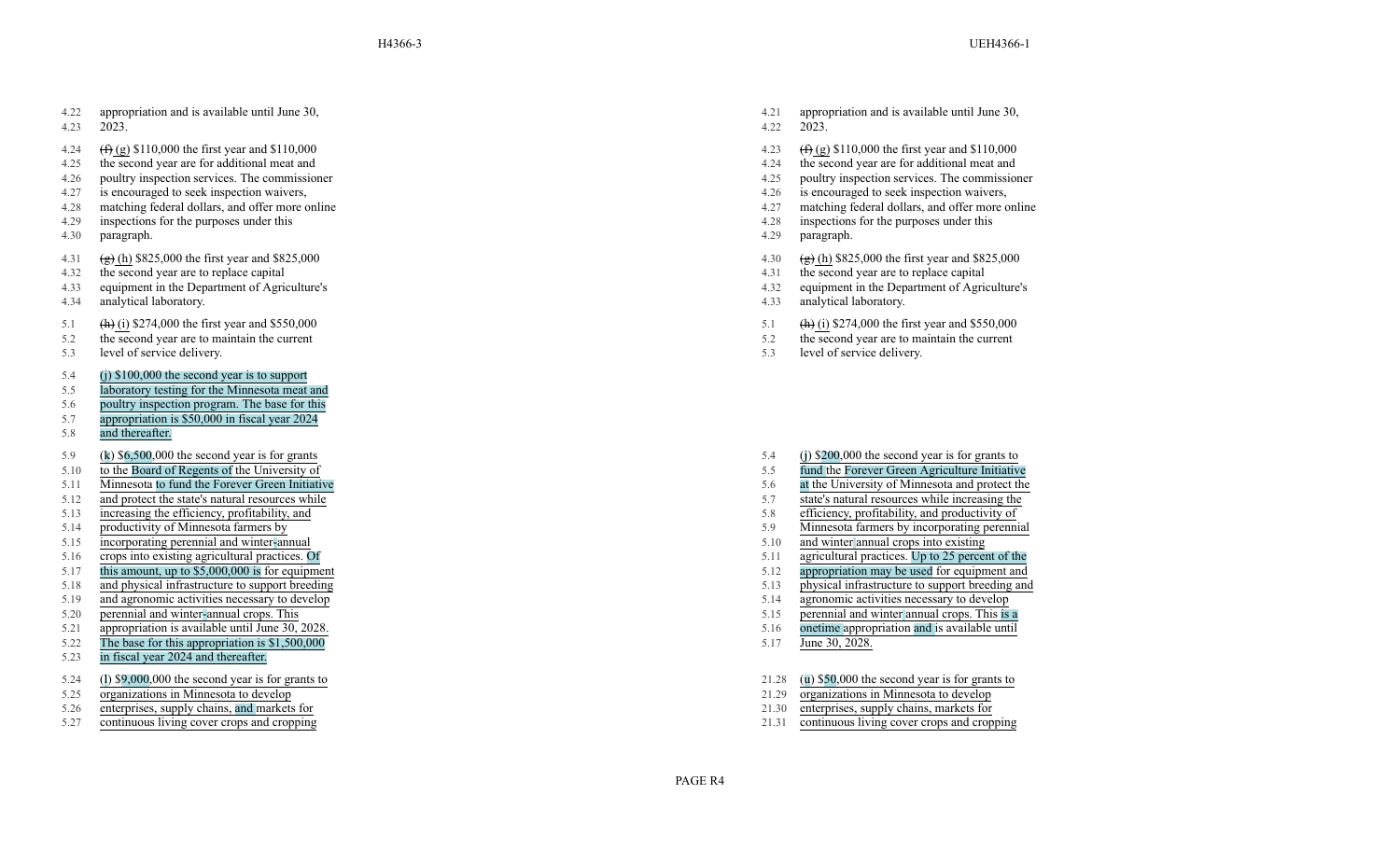- 5.28 systems in the early stage of commercial
- 5.29 development, Kernza perennial grain, winter
- 5.30 camelina, hybrid hazelnuts, and elderberry
- 5.31 grant award must not exceed \$750,000 per 22.1 multiyear project may receive grant money
- 5.32 organization. A multiyear project may receive 22.2 for up to three years. This is
- 
- 5.34 consultation with interested stakeholders, the 22.4 2027.
- 5.35 commissioner must develop a process to award
- 6.1 grants. At the time of application, the
- 6.2 commissioner must notify applicants of any
- 
- 22.8 commissioner must appoint a technical review<br>  $\frac{22.8}{22.9}$  commissioner must provide to the applicant 6.5 commissioner must provide to the application about requirements for grant
- $22.9$  panel to review and rank eligible applicants  $22.9$ <br>6.6 and give preference to applicants that are  $22.10$
- 
- 
- $22.12$ <br>
22.12 commercialization of the crops identified in  $22.13$ <br>  $22.13$
- 
- 22.14 the profitable commercialization of the Kerna 6.10 must include at least one representative from the Kerna 6.11 the University of Minnesota's Forever Green 22.15 perennial grain, winter camelina, hybrid
- 6.11 **the University of Minnesota's Forever Green** 22.15 **percent** 6.12 the University of Minnesota's Forever Green 22.16 **12.16** 22.16
- 6.12 Initiative and one representative from the 22.16 hazelnuts, and elderberry. The technical 6.13 Apricultural Utilization Research Institute 22.17 The technical Control of the search Institute 22.17 The second of the se
- <sup>22.17</sup> review panel must include at least one 6.14<br>
<sup>22.17</sup> review panel must include at least one 6.14<br>
<sup>22.18</sup> representative from the Forever Green
- 22.18 The commissioner must consider the<br>
<u>Example of the technical review panel</u><br>
6.15 The commendations of the technical review panel
- 22.19 Initiative and one representative from the recommendations of the technical review panel<br>6.16 Representative from the experiments Regiming<br>6.16 Representative from the experiments Regiming
- 
- $22.21$  Tebruary 1, 2023, and annually thereafter until  $22.21$  Eshruary 1, 2023, the commissioner must consider the technical  $22.22$
- 6.18 February 1, 2029, the commissioner must
- 6.19 submit a report on grant utilization to the
- 6.20 legislative committees with jurisdiction over
- 6.21 agriculture finance and policy . This is a
- 6.22 onetime appropriation and is available until
- 6.23 June 30, 2028.
- 6.24 (m) \$6,725,000 the second year is for the soil
- 6.25 health financial assistance program. This is a
- 6.26 onetime appropriation and is available until
- 6.27 June 30, 2027.
- 6.28 (n) \$2,000,000 the second year is for transfer
- 6.29 to the pollinator research account established
- 6.30 under Minnesota Statutes, section 18B.051.
- 6.31 This is a onetime appropriation.
- 6.32 (o) \$371,000 the second year is to regulate
- 6.33 plastic-coated fertilizer and plastic-coated
- 21.32 systems in the early stage of commercial
- 21.33 development, Kernza perennial grain, winter
- . A 21.34 camelina, hybrid hazelnuts, and elderberry . A
	-
	- for up to three years. This is a onetime
- 5.33 grant dollars for up to three years. In 22.3 appropriation and is available until June 30,
	-
	- 22.5 In consultation with interested stakeholders,
	- 22.6 the commissioner must develop a process to
- <sup>22.7</sup> award grants. At the time of application, the <sup>22.7</sup> award grants. At the time of application, the commissioner must appoint a technical review <sup>22.8</sup> commissioner must appoint a technical review
	-
	-
	- recipients. The commissioner must appoint a
- the and give preference to applicants that are<br>  $\frac{22.10}{22.11}$  recipients. The commissioner must appoint a few panel to review and rank<br>  $\frac{22.11}{22.11}$  rechnical review panel to review and rank
- <sup>22.11</sup> technical review panel to review and rank 6.7 well-positioned to expand the profitable to review and rank  $\frac{22.11}{22.12}$  technical review panel to review and rank  $\frac{22.11}{22.12}$  eligible applicants and give p
	-
- 22.13 applicants that are well-positioned to expand<br>
22.14 be profitable commercialization of the Kernza<br>
<sup>6.10</sup> the profitable commercialization of the Kernza
	-
	-
	- hazelnuts, and elderberry. The technical
	-
	-
	-
	-
- 22.20 Agricultural Utilization Research Institute.<br>
6.17 February 1.2023 and annually thereafter until<br>
6.17 February 1.2023 and annually thereafter until
	- review panel recommendations when selecting
	- 22.23 grant recipients.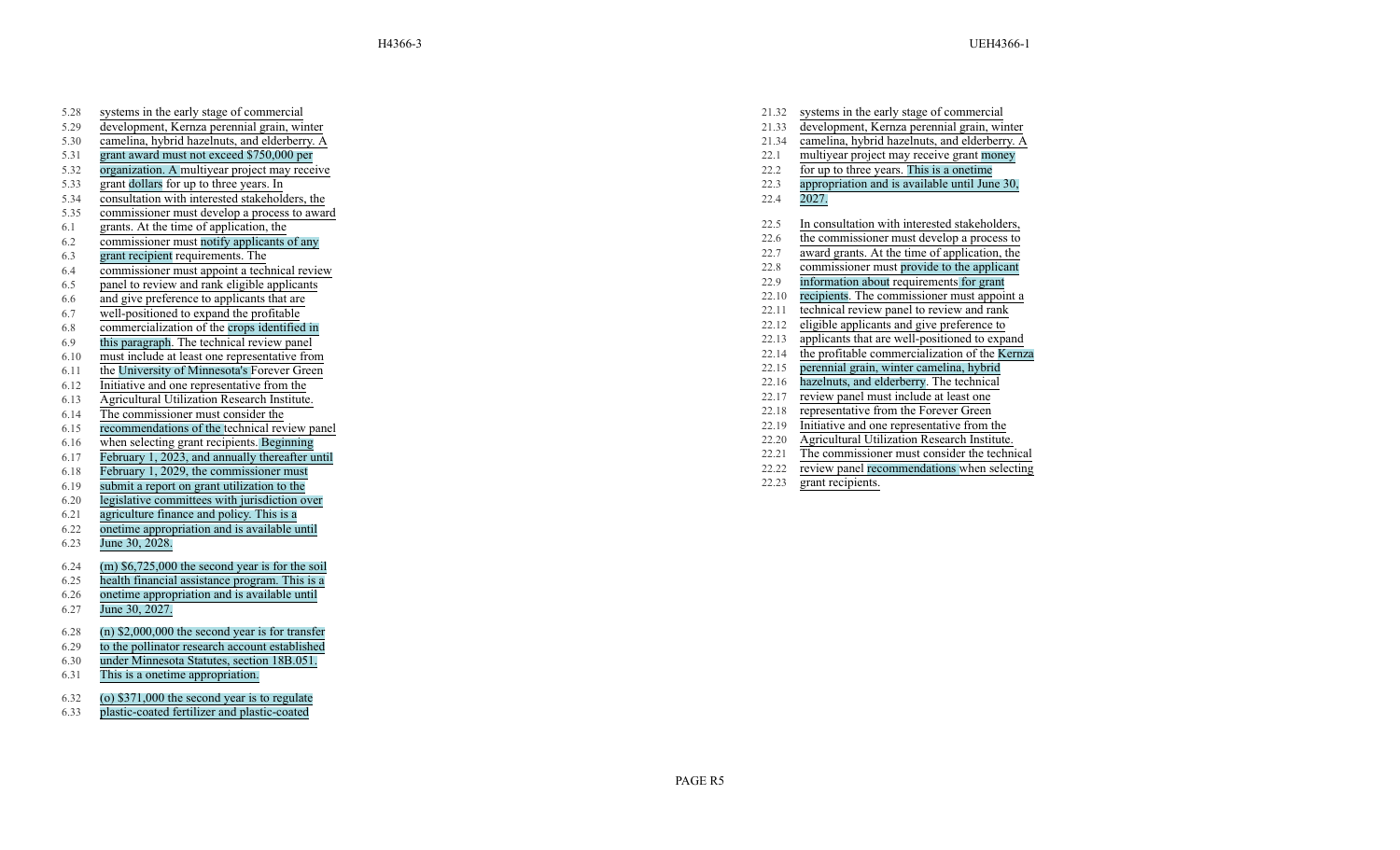| 6.34<br>6.35                                                                 | pesticide. The base for this appropriation is<br>\$358,000 in fiscal year 2024 and thereafter.                                                                                                                                                                                                                                                                                                                                                                                          |           |                                   |
|------------------------------------------------------------------------------|-----------------------------------------------------------------------------------------------------------------------------------------------------------------------------------------------------------------------------------------------------------------------------------------------------------------------------------------------------------------------------------------------------------------------------------------------------------------------------------------|-----------|-----------------------------------|
| 7.1<br>7.2<br>7.3<br>7.4<br>7.5                                              | (p) $$100,000$ is to develop and promote<br>consumer guidance regarding seed treated with<br>neonicotinoid pesticide under Minnesota<br>Statutes, section 21.915. This is a onetime<br>appropriation.                                                                                                                                                                                                                                                                                   |           |                                   |
| 7.6<br>7.7<br>7.8<br>7.9                                                     | $(q)$ \$425,000 is to analyze, develop, and plan<br>a streamlined food safety regulatory program<br>in Minnesota. This is a onetime appropriation<br>and is available until June 30, 2025.                                                                                                                                                                                                                                                                                              |           |                                   |
| 7.10<br>7.11                                                                 | Subd. 3. Agricultural Marketing and<br>Development                                                                                                                                                                                                                                                                                                                                                                                                                                      | 4,200,000 | <del>4.205.000</del><br>5,465,000 |
| 7.12<br>7.13<br>7.14<br>7.15<br>7.16<br>7.17<br>7.18<br>7.19<br>7.20<br>7.21 | (a) $$186,000$ the first year and $$186,000$ the<br>second year are for transfer to the Minnesota<br>grown account and may be used as grants for<br>Minnesota grown promotion under Minnesota<br>Statutes, section 17.102. Grants may be made<br>for one year. Notwithstanding Minnesota<br>Statutes, section 16A.28, the appropriations<br>encumbered under contract on or before June<br>30, 2023, for Minnesota grown grants in this<br>paragraph are available until June 30, 2025. |           |                                   |
| 7.22<br>7.23<br>7.24<br>7.25<br>7.26<br>7.27                                 | (b) $$50,000$ the first year is to expand<br>international marketing opportunities for<br>farmers and value-added processors, including<br>in-market representation in Taiwan. This is a<br>onetime appropriation and is available until<br>June 30, 2023.                                                                                                                                                                                                                              |           |                                   |
| 7.28<br>7.29<br>7.30<br>7.31<br>7.32<br>7.33                                 | (c) $$634,000$ the first year and $$634,000$ the<br>second year are for continuation of the dairy<br>development and profitability enhancement<br>programs including dairy profitability teams<br>and dairy business planning grants under<br>Minnesota Statutes, section 32D.30.                                                                                                                                                                                                       |           |                                   |
| 8.1<br>8.2<br>8.3<br>8.4                                                     | (d) $$50,000$ the first year and $$50,000$ the<br>second year are for additional funding for<br>mental health outreach and support to farmers<br>and others in the agricultural community,                                                                                                                                                                                                                                                                                              |           |                                   |

6.1 Subd. 3. **Agricultural Marketing and**

6.13 (b) \$50,000 the first year is to expand 6.14 international marketing opportunities for

6.15 farmers and value-added processors, including 7.25 in-market representation in Taiwan. This is a 6.16 in-market representation in Taiwan. This is a 6.17 onetime appropriation and is available until

6.19 (c) \$634,000 the first year and \$634,000 the 6.20 second year are for continuation of the dairy

7.30 development and profitability enhancement 6.21 development and profitability enhancement 7.31 programs including dairy profitability teams 6.22 programs including dairy profitability teams 6.23 and dairy business planning grants under 6.24 Minnesota Statutes, section 32D.30.

6.25 (d) \$50,000 the first year and \$50,000 the 6.26 second year are for additional funding for

8.3 mental health outreach and support to farmers 6.27 mental health outreach and support to farmers 8.4 and others in the agricultural community, 6.28 and others in the agricultural community,

6.3 (a) \$186,000 the first year and \$186,000 the 6.4 second year are for transfer to the Minnesota

7.14 grown account and may be used as grants for 6.5 grown account and may be used as grants for 7.15 Minnesota grown promotion under Minnesota 6.6 Minnesota grown promotion under Minnesota 6.7 Statutes, section 17.102. Grants may be made 7.17 for one year. Notwithstanding Minnesota 6.8 for one year. Notwithstanding Minnesota 6.9 Statutes, section 16A.28, the appropriations 7.19 encumbered under contract on or before June 6.10 encumbered under contract on or before June 6.11 30, 2023, for Minnesota grown grants in this 6.12 paragraph are available until June 30, 2025.

6.2 **Development**

6.18 June 30, 2023.

PAGE R6

# 4,200,000 4,215,000

4,205,000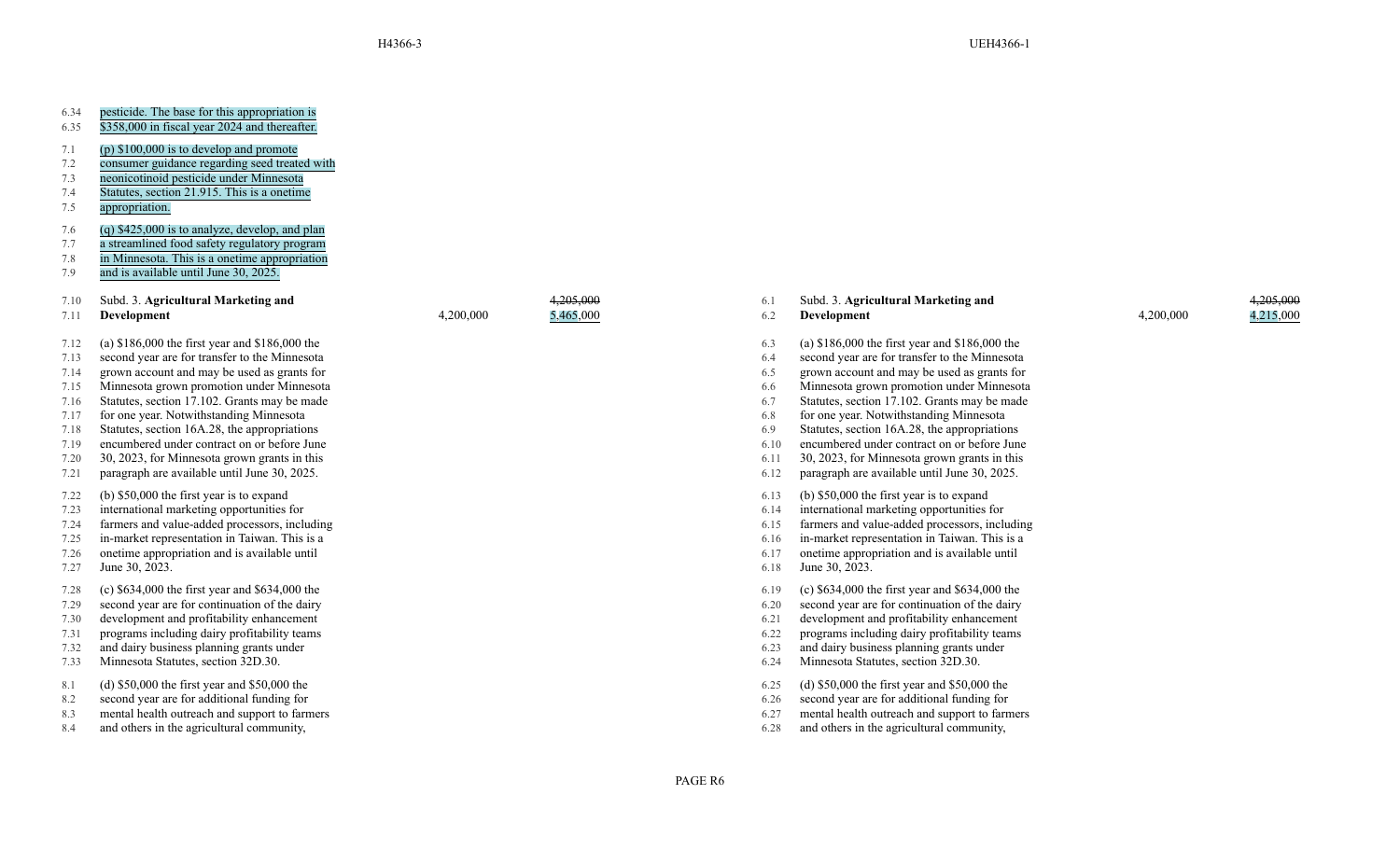- 8.5 including a 24-hour hotline, stigma reduction,
- 8.6 and educational offerings. These are onetime
- 8.7 appropriations.
- 8.8 (e) The commissioner may use funds
- 8.9 appropriated in this subdivision for annual
- 8.10 cost-share payments to resident farmers or 6.34 cost-share payments to resident farmers or
- 
- 
- 
- 
- 8.15 persons transitioning from conventional to
- 8.16 organic agriculture.
- 8.17 (f) \$100,000 the first year and \$100,000 the
- 8.18 second year are for the farm safety grant and
- 8.19 outreach programs under Minnesota Statutes, 7.8 outreach programs under Minnesota Statutes, 7.8
- 8.20 section 17.1195. Notwithstanding Minnesota<br>8.21 Statutes, section 16A.28, any unencumbered 7.10 Statutes, section 16A.28, any unencumbered 7.10
- 
- 8.22 balance does not cancel at the end of the first  $7.11$
- 8.23 year and is available in the second year . These
- 8.24 are onetime appropriations.
- 8.25 (g) \$54,000 the first year and \$109,000 the
- 8.26 second year are to maintain the current level
- 8.27 of service delivery.
- 8.28 (h) \$1,250,000 the second year is to create and
- 8.29 implement a program to support farmers
- 8.30 markets and direct marketing producers. Of
- 8.31 this amount, \$1,000,000 is for a grant to the
- 8.32 Minnesota Farmers' Market Association for
- 8.33 awards to farmers' markets not exceeding
- 8.34 \$5,000 per market location for equipment and
- 8.35 infrastructure. The Minnesota Farmers' Market
- 9.1 Association may use up to 6.5 percent of the
- 9.2 grant awarded under this paragraph for
- 9.3 administrative expenses. This is a onetime
- 9.4 appropriation and is available until June 30,
- 9.5 2024.
- 9.6 ( i ) \$10,000 the second year is to provide an
- 
- 9.7 interim report on the Statewide Cooperative<br>9.8 Partnership for Local and Regional Markets,
- 9.8 Partnership for Local and Regional Markets, 2008 and report on the state of the state of the state of the state of the state of the state of the state of the state of the state of the state of the state of the state of
- 9.10 local and regional food systems. No later than  $\frac{7.21}{2}$  including recommendations for strengthening
- 6.29 including a 24-hour hotline, stigma reduction,
- 6.30 and educational offerings. These are onetime
- 6.31 appropriations.
- 6.32 (e) The commissioner may use funds
- 6.33 appropriated in this subdivision for annual
- 
- 8.11 entities that sell, process, or package 6.35 entities that sell, process, or package 6.35
- 8.12 agricultural products in this state for the costs 3.1 agricultural products in this state for the costs 3.1 agricultural products in this state for the costs
- 8.13 of organic certification. The commissioner 7.2 of organic certification. The commissioner
- 8.14 may allocate these funds for assistance to 7.3 may allocate these funds for assistance to 7.3 may allocate these funds for assistance to
	- 7.4 persons transitioning from conventional to
	- 7.5 organic agriculture.
	- 7.6 (f) \$100,000 the first year and \$100,000 the
	- 7.7 second year are for the farm safety grant and<br>7.8 outreach programs under Minnesota Statutes,
	-
	-
- 8.21 Statutes, section 16A.28, any unencumbered 7.10 Statutes, section 16A.28, any unencumbered balance does not cancel at the end of the first 7.11 balance does not cancel at the end of the first 7.11 balance does not can
	-
	- 7.12 year and is available in the second year . These
	- 7.13 are onetime appropriations.
	- 7.14 (g) \$54,000 the first year and \$109,000 the
	- 7.15 second year are to maintain the current level
	- 7.16 of service delivery.

- 7.17 ( h ) \$10,000 the second year is appropriated
- 7.18 from the general fund to the commissioner of
- 
- 9.9 including recommendations for strengthening  $\frac{7.20}{2}$  regional and local food systems in Minnesota,
	-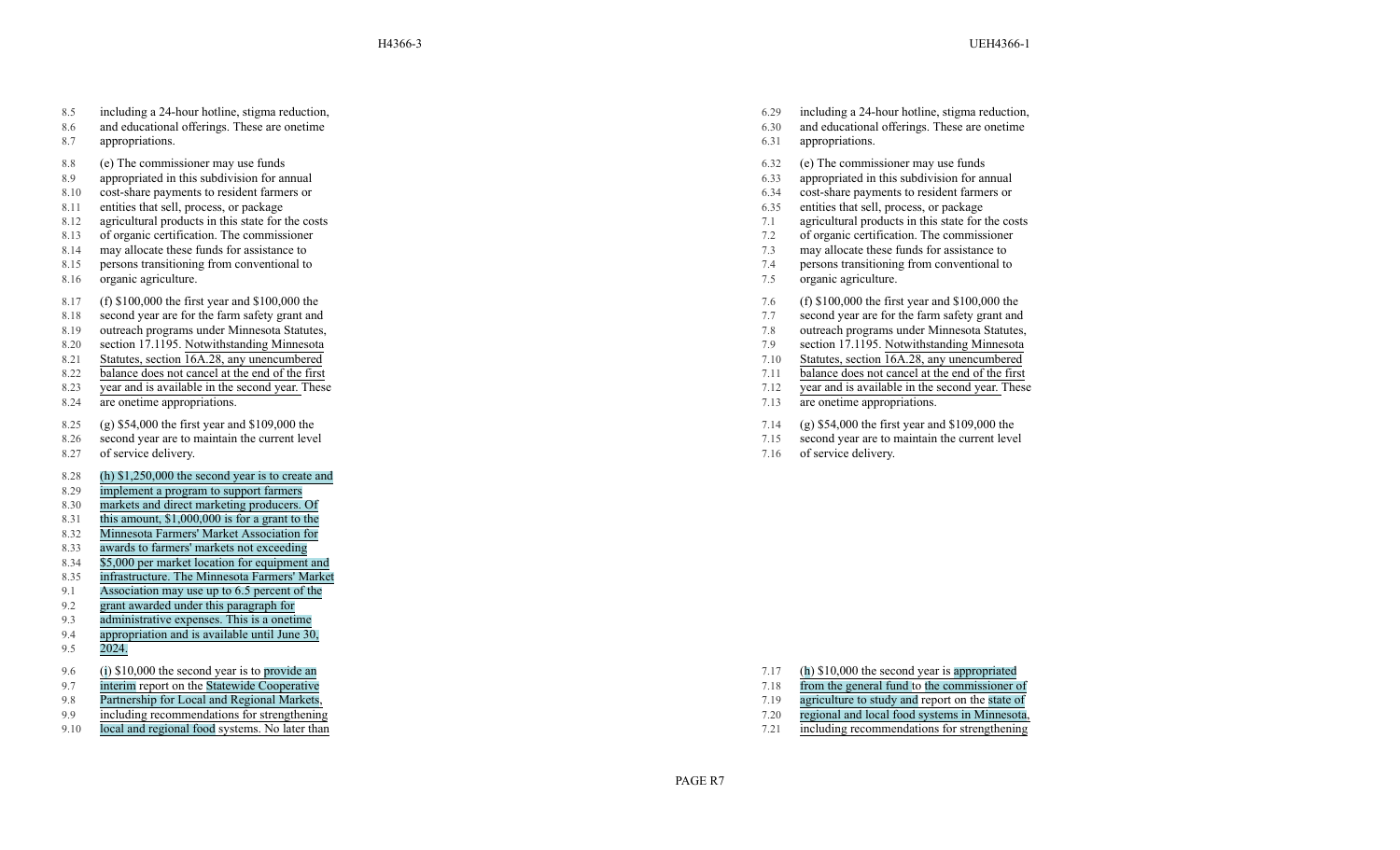| 9.11<br>9.12 | February 1, 2023, the commissioner must<br>submit the report to the legislative committees |            |            | 7.22<br>7.23 | these systems. No later than February 1, 2023.<br>the commissioner must submit the report to |
|--------------|--------------------------------------------------------------------------------------------|------------|------------|--------------|----------------------------------------------------------------------------------------------|
| 9.13         | with jurisdiction over agriculture policy and                                              |            |            | 7.24         | the legislative committees with jurisdiction                                                 |
| 9.14         | finance. This is a onetime appropriation.                                                  |            |            | 7.25         | over agriculture policy and finance. This is a                                               |
|              |                                                                                            |            |            | 7.26         | onetime appropriation.                                                                       |
| 9.15         | Subd. 4. Agriculture, Bioenergy, and Bioproduct                                            |            | 25,357,000 | 7.27         | Subd. 4. Agriculture, Bioenergy, and Bioprod                                                 |
| 9.16         | Advancement                                                                                | 25,343,000 | 33,513,000 | 7.28         | Advancement                                                                                  |
| 9.17         | (a) $$9,300,000$ the first year and $$9,300,000$                                           |            |            | 7.29         | (a) $$9,300,000$ the first year and $$9,300,000$                                             |
| 9.18         | the second year are for transfer to the                                                    |            |            | 7.30         | the second year are for transfer to the                                                      |
| 9.19         | agriculture research, education, extension, and                                            |            |            | 7.31         | agriculture research, education, extension, and                                              |
| 9.20         | technology transfer account under Minnesota                                                |            |            | 7.32         | technology transfer account under Minnesota                                                  |
| 9.21         | Statutes, section 41A.14, subdivision 3. Of                                                |            |            | 7.33         | Statutes, section 41A.14, subdivision 3. Of                                                  |
| 9.22         | these amounts: at least \$600,000 the first year                                           |            |            | 7.34         | these amounts: at least \$600,000 the first year                                             |
| 9.23         | and \$600,000 the second year are for the                                                  |            |            | 7.35         | and \$600,000 the second year are for the                                                    |
| 9.24         | Minnesota Agricultural Experiment Station's                                                |            |            | 8.1          | Minnesota Agricultural Experiment Station's                                                  |
| 9.25         | agriculture rapid response fund under                                                      |            |            | 8.2          | agriculture rapid response fund under                                                        |
| 9.26         | Minnesota Statutes, section 41A.14,                                                        |            |            | 8.3          | Minnesota Statutes, section 41A.14,                                                          |
| 9.27         | subdivision 1, clause (2); \$2,000,000 the first                                           |            |            | 8.4          | subdivision 1, clause (2); \$2,000,000 the first                                             |
| 9.28         | year and \$2,000,000 the second year are for                                               |            |            | 8.5          | year and \$2,000,000 the second year are for                                                 |
| 9.29         | grants to the Minnesota Agriculture Education                                              |            |            | 8.6          | grants to the Minnesota Agriculture Education                                                |
| 9.30         | Leadership Council to enhance agricultural                                                 |            |            | 8.7          | Leadership Council to enhance agricultural                                                   |
| 9.31         | education with priority given to Farm Business                                             |            |            | 8.8          | education with priority given to Farm Business                                               |
| 9.32         | Management challenge grants; \$350,000 the                                                 |            |            | 8.9          | Management challenge grants; \$350,000 the                                                   |
| 9.33         | first year and \$350,000 the second year are                                               |            |            | 8.10         | first year and \$350,000 the second year are                                                 |
| 9.34         | for potato breeding; and \$450,000 the first                                               |            |            | 8.11         | for potato breeding; and \$450,000 the first                                                 |
| 9.35         | year and \$450,000 the second year are for the                                             |            |            | 8.12         | year and \$450,000 the second year are for the                                               |
| 10.1         | cultivated wild rice breeding project at the                                               |            |            | 8.13         | cultivated wild rice breeding project at the                                                 |
| 10.2         | North Central Research and Outreach Center                                                 |            |            | 8.14         | North Central Research and Outreach Center                                                   |
| 10.3         | to include a tenure track/research associate                                               |            |            | 8.15         | to include a tenure track/research associate                                                 |
| 10.4         | plant breeder. The commissioner shall transfer                                             |            |            | 8.16         | plant breeder. The commissioner shall transfer                                               |
| 10.5         | the remaining funds in this appropriation each                                             |            |            | 8.17         | the remaining funds in this appropriation each                                               |
| 10.6         | year to the Board of Regents of the University                                             |            |            | 8.18         | year to the Board of Regents of the University                                               |
| 10.7         | of Minnesota for purposes of Minnesota                                                     |            |            | 8.19         | of Minnesota for purposes of Minnesota                                                       |
| 10.8         | Statutes, section 41A.14. Of the amount                                                    |            |            | 8.20         | Statutes, section 41A.14. Of the amount                                                      |
| 10.9         | transferred to the Board of Regents, up to                                                 |            |            | 8.21         | transferred to the Board of Regents, up to                                                   |
| 10.10        | \$1,000,000 each year is for research on avian                                             |            |            | 8.22         | \$1,000,000 each year is for research on avian                                               |
| 10.11        | influenza, salmonella, and other turkey-related                                            |            |            | 8.23         | influenza, salmonella, and other turkey-related                                              |
| 10.12        | diseases. By January 15, 2023, entities                                                    |            |            | 8.24         | diseases. By January 15, 2023, entities                                                      |
| 10.13        | receiving grants for potato breeding and wild                                              |            |            | 8.25         | receiving grants for potato breeding and wild                                                |
| 10.14        | rice breeding are requested to report to the                                               |            |            | 8.26         | rice breeding are requested to report to the                                                 |
| 10.15        | chairs and ranking minority members of the                                                 |            |            | 8.27         | chairs and ranking minority members of the                                                   |
|              |                                                                                            |            |            |              |                                                                                              |

| 7.22 | these systems. No later than February 1, 2023,      |            |            |
|------|-----------------------------------------------------|------------|------------|
| 7.23 | the commissioner must submit the report to          |            |            |
| 7.24 | the legislative committees with jurisdiction        |            |            |
| 7.25 | over agriculture policy and finance. This is a      |            |            |
| 7.26 | onetime appropriation.                              |            |            |
|      |                                                     |            |            |
| 7.27 | Subd. 4. Agriculture, Bioenergy, and Bioproduct     |            | 25,357,000 |
| 7.28 | <b>Advancement</b>                                  | 25,343,000 | 26,057,000 |
| 7.29 | (a) \$9,300,000 the first year and \$9,300,000      |            |            |
| 7.30 | the second year are for transfer to the             |            |            |
| 7.31 | agriculture research, education, extension, and     |            |            |
| 7.32 | technology transfer account under Minnesota         |            |            |
| 7.33 | Statutes, section 41A.14, subdivision 3. Of         |            |            |
| 7.34 | these amounts: at least \$600,000 the first year    |            |            |
| 7.35 | and \$600,000 the second year are for the           |            |            |
| 8.1  | Minnesota Agricultural Experiment Station's         |            |            |
| 8.2  | agriculture rapid response fund under               |            |            |
| 8.3  | Minnesota Statutes, section 41A.14,                 |            |            |
| 8.4  | subdivision 1, clause $(2)$ ; \$2,000,000 the first |            |            |
| 8.5  | year and \$2,000,000 the second year are for        |            |            |
| 8.6  | grants to the Minnesota Agriculture Education       |            |            |
| 8.7  | Leadership Council to enhance agricultural          |            |            |
| 8.8  | education with priority given to Farm Business      |            |            |
| 8.9  | Management challenge grants; \$350,000 the          |            |            |
| 8.10 | first year and \$350,000 the second year are        |            |            |
| 8.11 | for potato breeding; and \$450,000 the first        |            |            |
| 8.12 | year and \$450,000 the second year are for the      |            |            |
| 8.13 | cultivated wild rice breeding project at the        |            |            |
| 8.14 | North Central Research and Outreach Center          |            |            |
| 8.15 | to include a tenure track/research associate        |            |            |
| 8.16 | plant breeder. The commissioner shall transfer      |            |            |
| 8.17 | the remaining funds in this appropriation each      |            |            |
| 8.18 | year to the Board of Regents of the University      |            |            |
| 8.19 | of Minnesota for purposes of Minnesota              |            |            |
| 8.20 | Statutes, section 41A.14. Of the amount             |            |            |
| 8.21 | transferred to the Board of Regents, up to          |            |            |
| 8.22 | \$1,000,000 each year is for research on avian      |            |            |
| 8.23 | influenza, salmonella, and other turkey-related     |            |            |
| 8.24 | diseases. By January 15, 2023, entities             |            |            |
| 8.25 | receiving grants for potato breeding and wild       |            |            |
| 8.26 | rice breeding are requested to report to the        |            |            |
| 8.27 | chairs and ranking minority members of the          |            |            |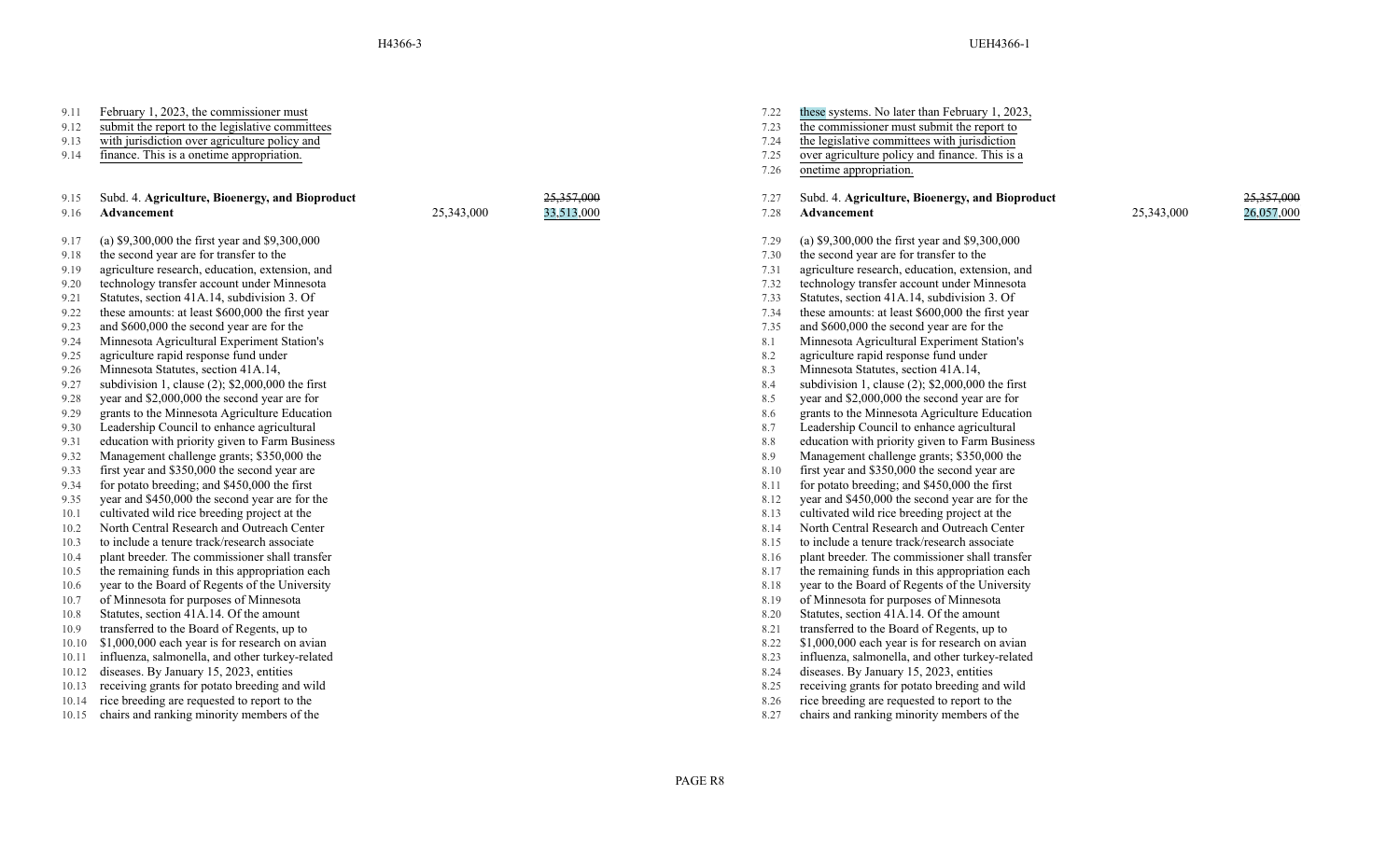- 10.16 legislative committees with jurisdiction over
- 10.17 agriculture and higher education regarding the 10.18 use of the grant money and to provide an
- 10.18 use of the grant money and to provide an 8.30 use of the grant money and to provide an 8.30 use of the grant money and to provide an
- 10.19 update on the status of research and related
- 10.20 accomplishments.
- 10.21 To the extent practicable, money expended
- 10.22 under Minnesota Statutes, section 41A.14,
- 
- 
- 
- 10.26 use up to one percent of this appropriation for
- 10.27 costs incurred to administer the program.
- 10.28 (b) \$16,028,000 the first year and \$16,028,000
- 10.29 \$24 ,184,000 the second year are for the
- 10.30 agricultural growth, research, and innovation 9.6 agricultural growth, research, and innovation
- 
- 
- 
- 
- 10.35 facilitating the start-up, modernization, 9.11 and 19.12 facilitation of the start-up, modernization,
- 
- 
- 
- 11.4 preference given to robotic dairy-milking 9.15 probability of the state of the state of the state of the state of the state of the state of the state of the state of the state of the state of the state of the state of
- 
- 
- 11.7 enhance farm-to-school markets for Minnesota<br>
11.8 farmers by providing more fruits, vegetables, exercises, the state of Minnesota farmers for Minnesota farmers<br>
11.8 farmers by providing more fruits, vegetables, the
- 11.8 farmers by providing more fruits, vegetables, 9.19 by providing more fruits, vegetables, meat, providing more fruits, vegetables, means of the state of the state of the state of the state of the state of the state of
- 11.9 meat, grain, and dairy for Minnesota children in<br>
11.10 in school and child care settings including, at the setting of the settings including, at the setting of the setting of the settings including, at the setting of
- 
- 
- 
- 11.13 assisting value-added agricultural businesses 8.1.14 to begin or expand, to access new markets, or 3.25 to begin or expand, to access new markets, or
- 11.14 to begin or expand, to access new markets, or <br>11.15 to diversify, including plant-based foods and<br>11.15 to diversify, including plant-based foods and<br>9.26 to diversify, including aquaponics systems;
- 11.15 to diversify, including plant-based foods and 9.26 to diversify, including plant-based foods and 9.26
- 11.16 aquaponics systems; providing funding not to 9.27 providing funding not to exceed \$600,000
- 11.17 exceed \$600,000 each the first year for urban 9.28 each year for urban youth agricultural
- 
- 11.19 agriculture community development of which the state of which 810,000 each year is<br>11.20 \$10,000 each year is for transfer to the the state of the state of which \$10,000 each year is for transfer to the emerging farm
- 
- 11.21 emerging farmer account under Minnesota 9.32 under Minnesota Statutes, section 17.055,
- 
- 8.28 legislative committees with jurisdiction over
- 8.29 agriculture and higher education regarding the
- 
- 8.31 update on the status of research and related
- 8.32 accomplishments.
- 8.33 To the extent practicable, money expended
- 8.34 under Minnesota Statutes, section 41A.14,
- 10.23 subdivision 1, clauses (1) and (2), must  $8.35$  subdivision 1, clauses (1) and (2), must
- 10.24 supplement and not supplant existing sources 8.36 supplement and not supplant existing sources
- 10.25 and levels of funding. The commissioner may 9.1 and levels of funding. The commissioner may
	- 9.2 use up to one percent of this appropriation for
	- 9.3 costs incurred to administer the program.
	- 9.4 (b) \$16,028,000 the first year and \$16,028,000
	- 9.5 \$16 ,728,000 the second year are for the
	-
- 10.31 program under Minnesota Statutes, section 9.7 program under Minnesota Statutes, section
- 10.32 41A.12. Except as provided below, the 9.8 41A.12. Except as provided below, the 9.8 41A.12. Except as provided below, the 9.8 41A.12. Except as provided below, the 9.9 commissioner may allocate the appropriation
- 10.33 commissioner may allocate the appropriation 9.9 commissioner may allocate the appropriation
- 10.34 each year among the following areas: 9.10 each year among the following areas: 9.10 each year among the following areas: 9.11 facilitating the start-up, modernization, 9.11 facilitating the start-up, modernization,
	-
- 11.1 improvement, or expansion of livestock 9.12 improvement, or expansion of livestock
- 11.2 operations including beginning and 9.13 operations including beginning and
- 11.3 transitioning livestock operations with transitioning livestock operations with transitioning livestock operations with the preference given to robotic dairy-milking the state of the state of the preference given to r
	-
- 11.5 equipment; providing funding not to exceed 9.16 equipment; providing funding not to exceed
- 11.6 \$800,000 each the first year to develop and the first year to develop and enhance 9.17 \$800,000 each year to develop and enhance
	-
	-
	-
- 11.10 in school and child care settings including, at 9.21 school and child care settings including, at the
- 11.11 the commissioner's discretion, reimbursing 9.22 commissioner's discretion, reimbursing
- 11.12 schools for purchases from local farmers;<br>
11.13 assisting value-added agricultural businesses<br>
11.13 assisting value-added agricultural businesses<br>
11.13 assisting value-added agricultural businesses
	-
	-
	-
	-
	-
- 11.18 youth agricultural education or urban 9.29 education or urban agriculture community
	-
- 11.20 \$10,000 each year is for transfer to the emerging farmer account 9.31 for transfer to the emerging farmer account
	-
- 11.22 Statutes, section 17.055, subdivision 1a; 9.33 subdivision 1a; providing funding not to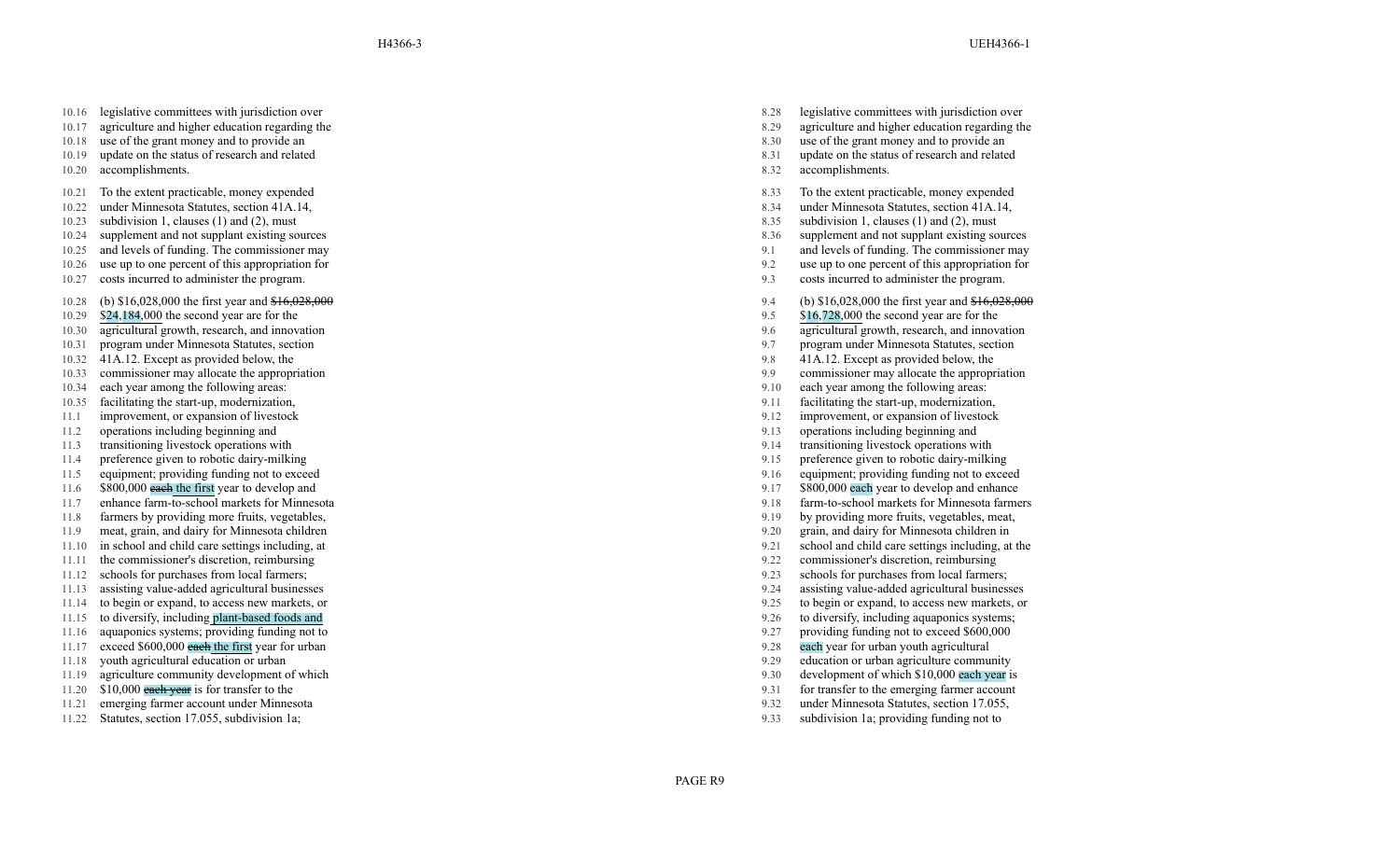- 11.23 providing funding not to exceed \$450,000
- 11.24 each the first year for the good food access
- 11.25 program under Minnesota Statutes, section 17.1017; section 17.1017; section 17.1017; section 17.1017; facilitation 17.1017; facilitation 17.1017; facilitation 17.1017; facilitation 17.1017; facilitation 17.1017; faci
- 
- 
- 
- 
- 11.30 section 41B.056; sustainable agriculture 11.31 on-farm research and demonstration;<br>11.31 on-farm research and demonstration; 10.6 development or expansion of food hu
- 
- 
- 
- 
- 
- 11.36 Farm Business Management tuition assistance; 10.11 and good agricultural practices and good<br>12.1 and good agricultural practices and good 10.12 handling practices certification assistance
- 
- 
- 
- 
- 12.5 administer the program.
- 12.6 Of the amount appropriated for the agricultural
- 12.7 growth, research, and innovation program
- 12.8 under Minnesota Statutes, section 41A.12:
- 12.9 (1) \$1,000,000 the first year and \$1,000,000
- 12.10 the second year are for distribution in equal
- 12.11 amounts to each of the state's county fairs to
- 12.12 preserve and promote Minnesota agriculture;
- 12.13 (2) \$4,500,000 the first year and \$4,500,000
- 12.14 \$ 7,500,000 the second year are for incentive
- 
- 
- 
- 
- 12.19 16A.28, the first year appropriation is 12.20 available until June 30, 2023, and the second year appropriation is 12.20 available until June 30, 2023, and the second year appropriation is 12.20 available until June 3
- 12.20 available until June 30, 2023, and the second 10.30 available until June 30, 2024. If this 12.21 vear appropriation is available until June 30, 2023, and the second 12.21 vear appropriation is available until June 30
- 12.21 year appropriation is available until June 30,  $10.31$
- 12.22 2024. If this appropriation exceeds the total 10.32 which all producers are eligible in the intervals are eligible in the intervals are eligible in the intervals are eligible in the intervals are eligible in the inte
- 12.23 amount for which all producers are eligible in 10.33
- 12.24 a fiscal year , the balance of the appropriation
- 12.25 is available for other purposes under this
- 12.26 paragraph . The base appropriation under this
- 12.27 clause is \$6,500,000 in fiscal year 2024 and
- 12.28 thereafter;
- 9.34 exceed \$450,000 each year for the good food
- 9.35 access program under Minnesota Statutes,<br>9.36 section 17.1017; facilitating the start-up,
- 
- 11.26 17.1017; facilitating the start-up, 11.26 17.1017; facilitating the start-up, 10.1 modernization, or expansion of other 11.27 modernization, or expansion of other 11.27 modernization, or expansion of other 10.2 begin
- 11.27 modernization, or expansion of other 10.2 beginning and transitioning farms including
- 11.28 beginning and transitioning farms including 10.3 by providing loans under Minnesota Statutes,
- 11.29 by providing loans under Minnesota Statutes, 10.4 section 41B.056; sustainable agriculture
	-
- 11.31 on-farm research and demonstration; 10.6 development or expansion of food hubs and
- 11.32 development or expansion of food hubs and 10.7 other alternative community-based food
- 11.33 other alternative community-based food 10.8 distribution systems; enhancing renewable
- 11.34 distribution systems; enhancing renewable the control of the 10.9 energy infrastructure and use; crop research;<br>11.35 energy infrastructure and use; crop research; 10.10 Farm Business Management tuition assistance
- 11.35 energy infrastructure and use; crop research; 10.10 Farm Business Management tuition assistance; 10.10 Farm Business Management tuition assistance;
	-
- 12.1 and good agricultural practices and good 10.12 handling practices certification assistance. The
- 12.2 handling practices certification assistance. The 10.13 commissioner may use up to 6.5 percent of
- 12.3 commissioner may use up to 6.5 percent of 10.14 this appropriation for costs incurred to
- 12.4 this appropriation for costs incurred to 10.15 administer the program.
	- 10.16 Of the amount appropriated for the agricultural
	- 10.17 growth, research, and innovation program
	- 10.18 under Minnesota Statutes, section 41A.12:
	- 10.19 (1) \$1,000,000 the first year and \$1,000,000
	- 10.20 the second year are for distribution in equal
	- 10.21 amounts to each of the state's county fairs to
	- 10.22 preserve and promote Minnesota agriculture;
	- 10.23 (2) \$4,500,000 the first year and \$ 4,500,000
	- 10.24 the second year are for incentive payments
- 12.15 payments and paying claims not otherwise 10.25 under Minnesota Statutes, sections 41A.16, 12.16 paid under Minnesota Statutes, sections 41A.16, 200 under Minnesota Statutes, sections 41A.16, 200 under Minnesota Statu
- 12.16 paid under Minnesota Statutes, sections 10.26 41A.17, 41A.18, and 41A.20. Notwithstanding
- $12.17 \quad \overline{41A}$ .16, 41A.17, 41A.18, and 41A.20. 10.27 Minnesota Statutes, section 16A.28, the first
- 12.18 Notwithstanding Minnesota Statutes, section 10.28 year appropriation is available until June 30,
	-
	-
	-
	- which all producers are eligible in a fiscal
	- year, the balance of the appropriation is
	- 10.34 available for other purposes under this
	- 10.35 paragraph;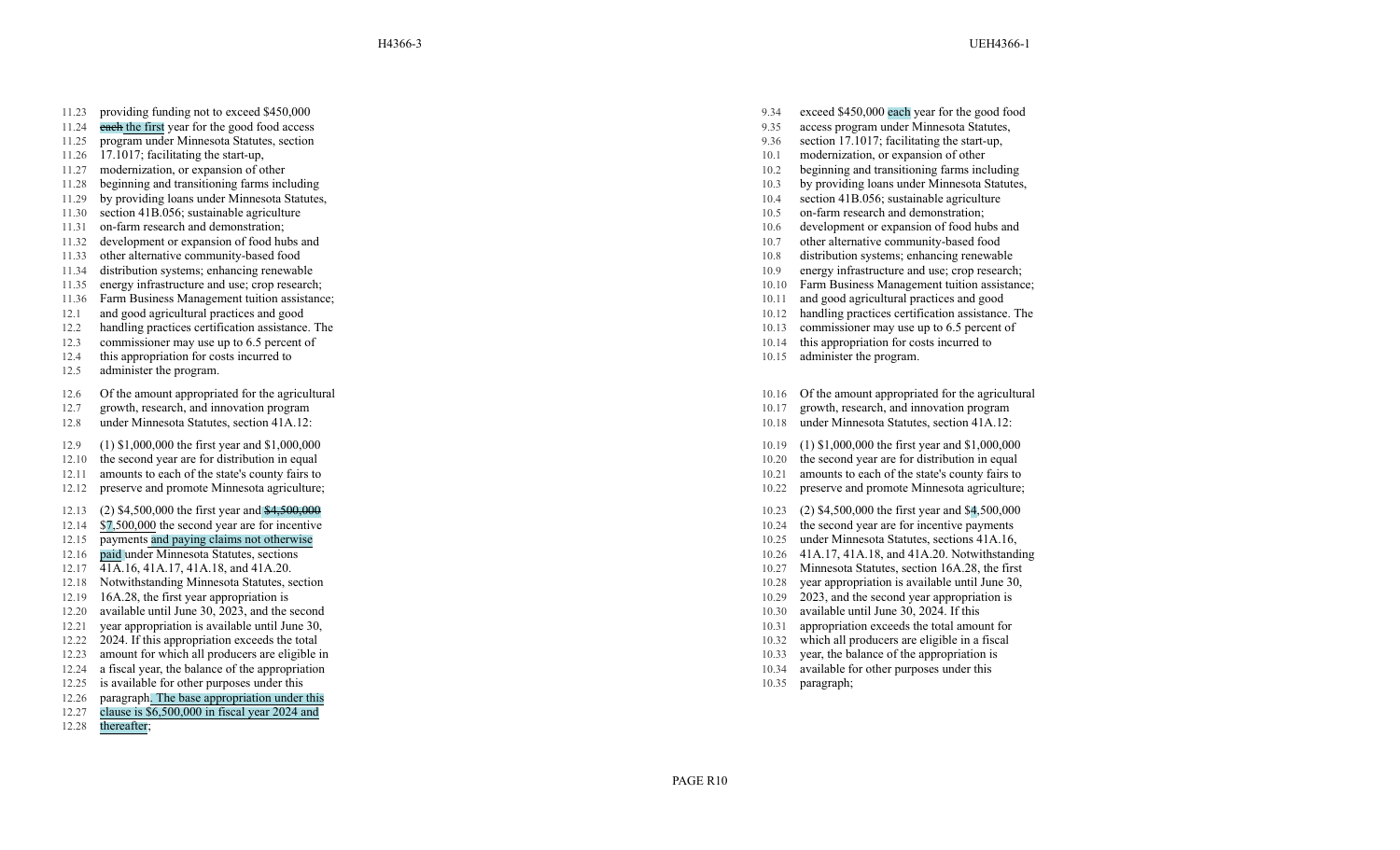- 12.29 (3) \$3,000,000 the first year and \$3,000,000
- 12.30 the second year are for grants that enable retail
- 12.31 petroleum dispensers, fuel storage tanks, and 11.3 petroleum dispensers, fuel storage tanks, and
- 12.32 other equipment to dispense biofuels to the 11.32 other equipment to dispense biofuels to the 12.33 public in accordance with the biofuel 11.5 public in accordance with the biofuel
- 12.33 public in accordance with the biofuel 11.5 public in accordance with the biofuel 11.5
- 
- 12.35 Minnesota Statutes, section 239.7911. A retail
- 
- 
- 
- 
- 
- 
- 
- 13.8 replace or upgrade equipment that does not 11.15
- 13.9 have the ability to be certified for E25. A grant
- 
- 13.11 of the appropriate technology .
- 13.12 must not exceed \$200,000 per station. The 11.19 must not exceed \$200,000 per station. The
- 13.13 commissioner must cooperate with biofuel 11.20 commissioner must cooperate with biofuel
- 
- 13.15 program. The commissioner, in cooperation
- 
- 
- 13.18 which it contracts, must submit a report on the
- 
- 
- 13.20 program by January 15 of each year to the 11.27 program by January 15 of each year to the 11.27 program by January 15 of each year to the 11.28 chairs and ranking minority members of the 11.28 chairs and ranking mino 13.21 chairs and ranking minority members of the 11.28 chairs and ranking minority members of the 11.28 chairs and ranking minority members of the 11.29 chairs and ranking minority members of the 11.29 chairs and ranking m
- 13.22 legislative committees and divisions with 11.29 legislative committees and divisions with 11.29 legislative committees and divisions with 11.29 legislative committees and divisions with 11.30 legislative committees a
- 13.23 jurisdiction over agriculture policy and 11.30 jurisdiction over agriculture policy and
- 13.24 finance. The annual report must include but 11.31 finance. The annual report must include but 11.31 finance.
- 13.25 not be limited to a summary of the following 13.25 not be limited to a summary of the following 11.32 not be limited to
- 
- 13.27 financed; (ii) the amount of dollars leveraged 11.34 financed; (ii) the amount of dollars leveraged 11.34 financed; (ii) the amount of dollars leveraged 11.35 or matched per project; (iii) the geographic 11.35
- 13.28 or matched per project; (iii) the geographic 11.35 or matched per project; (iii) the geographic
- 13.29 distribution of financed projects; (iv) any 11.36 distribution of financed projects; (iv) any
- 13.30 market expansion associated with upgraded 12.1 market expansion associated with upgraded 12.1 market expansion associated with upgraded
- 13.31 infrastructure; (v) the demographics of the 13.32 infrastructure; (v) the demographics of the 13.32 infrastructure; (v) the demographics of the program;<br>13.32 areas served; (vi) the costs of the program; 12.3 areas s
- 13.32 areas served; (vi) the costs of the program; 12.3 areas served; (vi) the costs of the program;
- 13.33 and (vii) the number of grants to
- 13.34 minority-owned or female-owned businesses;
- 13.35 (4) \$750,000 the first year and \$750,000
- 13.36 \$ 3 ,750,000 the second year are for grants to
- 11.1 (3) \$3,000,000 the first year and \$3,000,000
- 11.2 the second year are for grants that enable retail<br>11.3 petroleum dispensers, fuel storage tanks, and
- 
- 
- 
- 12.34 replacement goals established under 11.6 replacement goals established under
	- A retail 11.7 Minnesota Statutes, section 239.7911. A retail
- 13.1 petroleum dispenser selling petroleum for use 11.8 petroleum dispenser selling petroleum for use
- 13.2 in spark ignition engines for vehicle model 11.9 in spark ignition engines for vehicle model
- 13.3 years after 2000 is eligible for grant money 11.10 years after 2000 is eligible for grant money
- 13.4 under this clause if the retail petroleum 11.11 under this clause if the retail petroleum 11.11 under this clause if the retail petroleum
- 13.5 dispenser has no more than 10 retail petroleum 11.12 dispenser has no more than 10 retail petroleum
- 13.6 dispensing sites and each site is located in 11.13 dispensing sites and each site is located in
- 13.7 Minnesota. The grant money must be used to 11.14 Minnesota. The grant money must be used to 11.14 Minnesota. The grant money must be used to 11.15 replace or upgrade equipment that does not
	-
	- A grant 11.16 have the ability to be certified for E25. A grant
- 13.10 award must not exceed 65 percent of the cost 11.17 award must not exceed 65 percent of the cost
	- A grant award 11.18 of the appropriate technology . A grant award
		-
		-
- 13.14 stakeholders in the implementation of the grant 11.21 stakeholders in the implementation of the grant 11.21 stakeholders in the implementation of the grant
	- , in cooperation 11.22 program. The commissioner , in cooperation
- 13.16 with any economic or community development 11.23 with any economic or community development
- 13.17 financial institution and any other entity with 11.24 financial institution and any other entity with
	- a report on the 11.25 which it contracts, must submit a report on the
- 13.19 biofuels infrastructure financial assistance 11.26 biofuels infrastructure financial assistance
	-
	-
	-
	-
	-
	- not be limited to a summary of the following
- 13.26 metrics: (i) the number and types of projects 11.33 metrics: (i) the number and types of projects
	-
	-
	-
	-
	-
	-
	- 12.4 and (vii) the number of grants to
	- 12.5 minority-owned or female-owned businesses;
	- 12.6 (4) \$750,000 the first year and \$750,000
	- 12.7 \$ 1 ,450,000 the second year are for grants to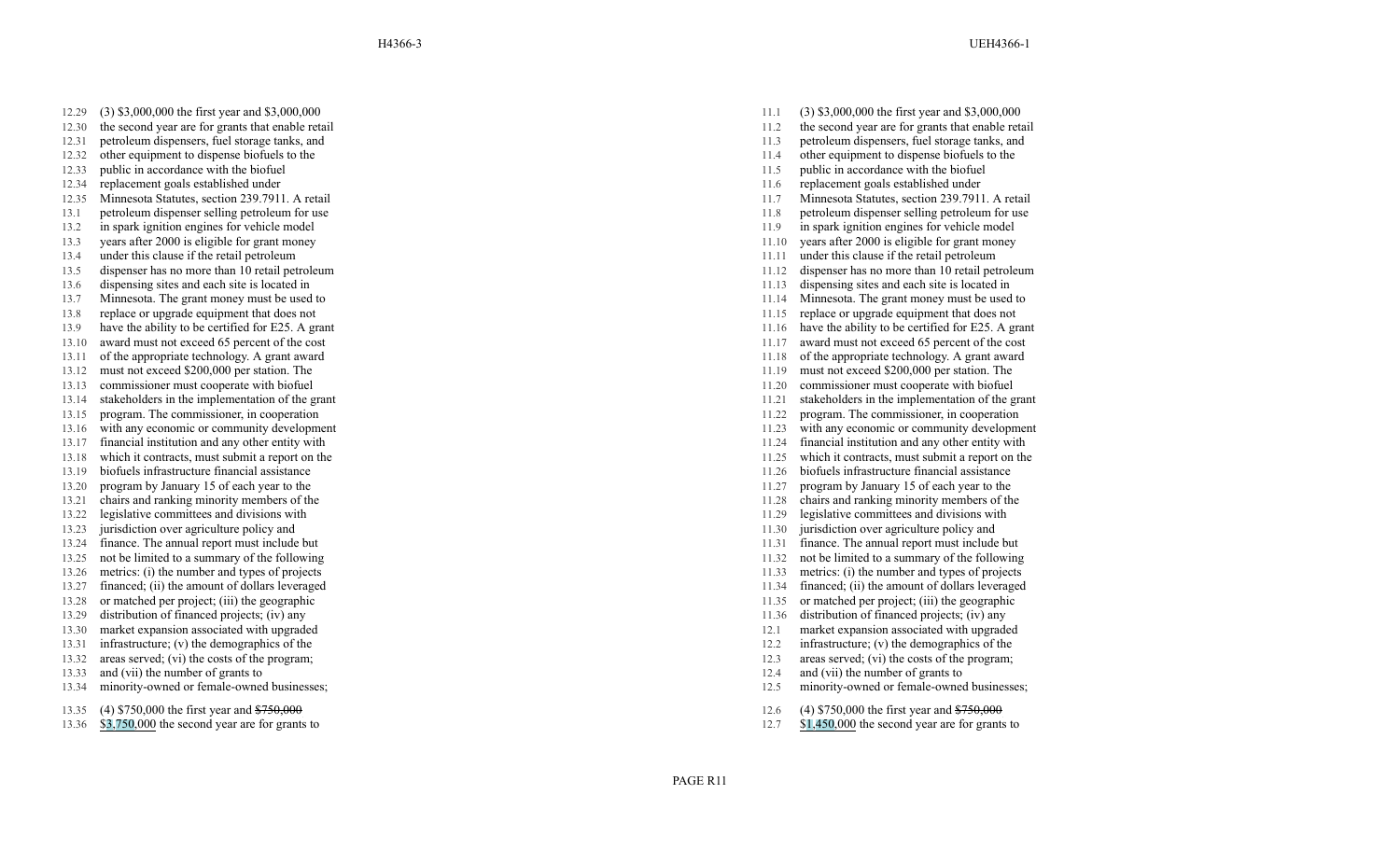- 14.1 facilitate the start-up, modernization, or
- 14.2 expansion of meat, poultry, egg, and milk
- 14.3 processing facilities. A grant award under this 12.10 processing facilities. A grant award under this
- 
- 14.5 unencumbered balance at the end of the second 12.12 unencumbered balance at the end of the second
- 14.6 year does not cancel until June 30, 2024, and 12.13 year does not cancel until June 30, 2024, and
- 14.7 may be used for other purposes under this 12.14 may be used for other purposes under this
- 14.8 paragraph. The appropriations under this
- 14.9 clause are onetime; and
- 14.10 (5) \$1,400,000 the first year and \$1,400,000
- 14.11 the second year are for livestock investment
- 
- 
- 14.14 of the second year does not cancel until June 12.21 of the second year does not cancel until June 14.15 30, 2024, and may be used for other purposes 12.22 30, 2024, and may be used for other purposes
- 14.15 30, 2024, and may be used for other purposes 12.22 30, 2024, and may be used for other purposes
- 14.16 under this paragraph. The appropriations under
- 14.17 this clause are onetime.;
- 14.18 (6) \$300,000 the second year is for farm
- 14.19 business management tuition assistance with
- 14.20 priority to specialty crop farmers, urban
- 14.21 farmers, and farmers facing mediation, and
- 14.22 support for new urban and specialty crop
- 14.23 instructor positions, including translation and
- 14.24 outreach. Any unencumbered balance at the
- 14.25 end of the second year does not cancel and is
- 14.26 available until June 30, 2024. The
- 14.27 appropriation under this clause is onetime;
- 14.28 (7) \$1,600,000 the second year is to develop
- 14.29 and enhance farm-to-school markets for
- 14.30 Minnesota farmers by providing more fruits,
- 14.31 vegetables, meat, grain, and dairy for
- 14.32 Minnesota children in school and child care
- 14.33 settings, including reimbursing schools and
- 14.34 child care providers for purchases from local
- 14.35 farmers;
- 15.1 (8) \$1,000,000 the second year is for urban
- 15.2 youth agricultural education or urban
- 15.3 agriculture community development. Of this
- 15.4 amount, \$10,000 is for transfer to the
- 12.8 facilitate the start-up, modernization, or
- 12.9 expansion of meat, poultry, egg, and milk<br>12.10 processing facilities. A grant award under this
- 
- 14.4 clause must not exceed \$200,000. Any 12.11 clause must not exceed \$200,000. Any 12.12 clause must not exceed \$200,000. Any 12.12 clause must not exceed \$200,000. Any 12.12 clause must not exceed \$200,000. Any
	-
	-
	-
	- 12.15 paragraph. The appropriations under this
	- 12.16 clause are onetime; and
	- 12.17 (5) \$1,400,000 the first year and \$1,400,000
	- 12.18 the second year are for livestock investment
- 14.12 grants under Minnesota Statutes, section 12.19 grants under Minnesota Statutes, section
- 14.13 17.118. Any unencumbered balance at the end 12.20 17.118. Any unencumbered balance at the end 12.20 17.118. Any unencumbered balance at the end 12.21 of the second year does not cancel until June
	-
	-
	- 12.23 under this paragraph. The appropriations under
	- 12.24 this clause are onetime.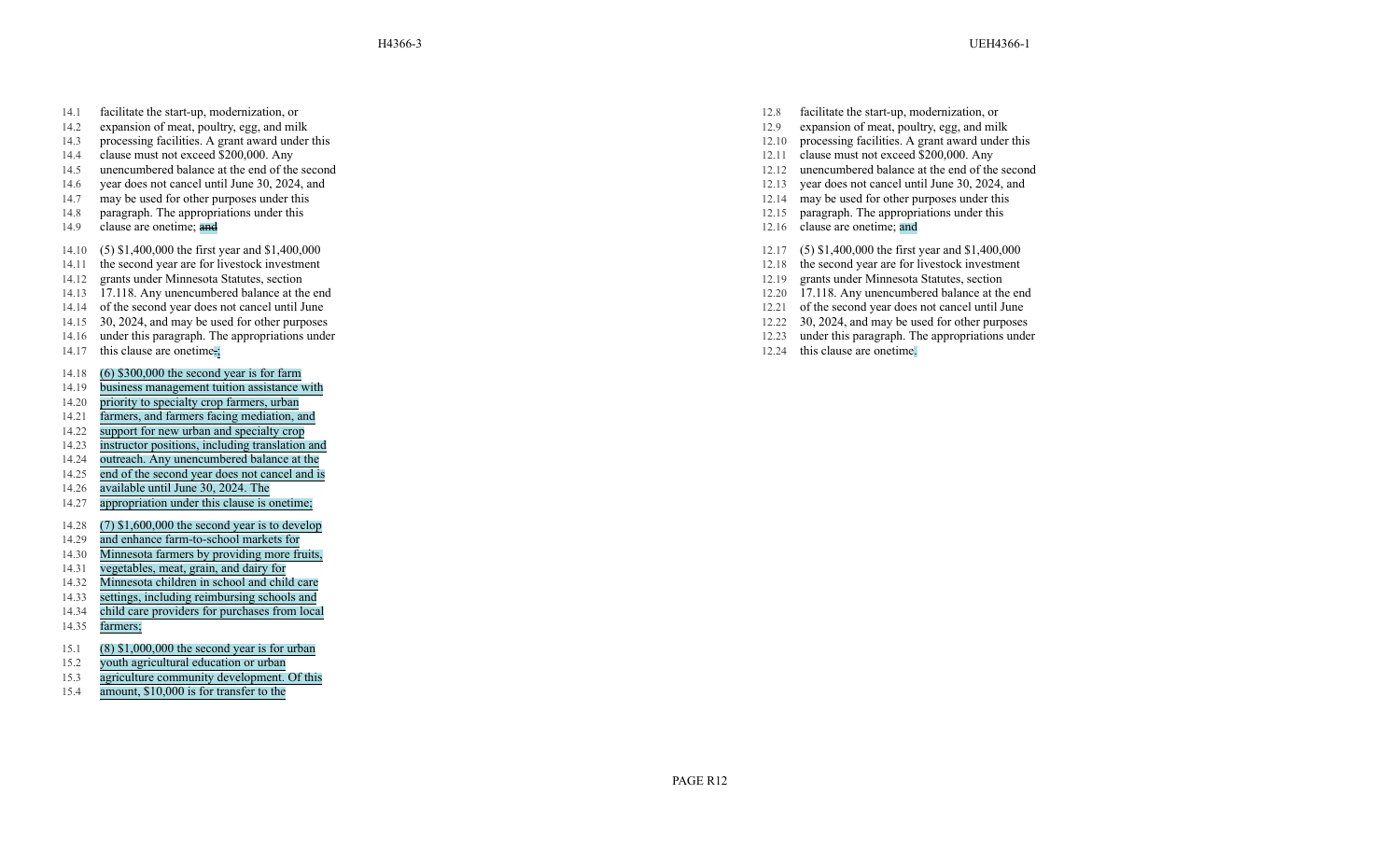## 15.5 emerging farmer account under Minnesota

- 15.6 Statutes, section 17.055, subdivision 1a; and
- 15.7 (9) \$1,000,000 the second year is for the good
- 15.8 food access program under Minnesota
- 15.9 Statutes, section 17.1017.
- 15.10 Notwithstanding Minnesota Statutes, section
- 15.11 16A.28, any unencumbered balance does not
- 15.12 cancel at the end of the first year and is 12.27 cancel at the end of the first year and is
- 
- 15.14 appropriations encumbered under contract on 12.29 appropriations encumbered under contract on
- 
- 15.16 growth, research, and innovation grants are
- 15.17 available until June 30, 2026.
- 15.18 The base amount for the agricultural growth,
- 15.19 research, and innovation program is
- 15.20  $$16,053,000$  in fiscal year 2024 and 15.21 and  $$16,053,000$  in fiscal year 2024 and 15.21 and  $$16,053,000$  in fiscal year 2025, and  $$16,053,000$  in fiscal year 2025, and  $$16,053,000$  in fiscal year 2025, and
- 
- 15.22 2025, and includes funding for incentive 13.2 funding for incentive payments under
- 15.23 payments under Minnesota Statutes, sections
- 15.24 41A.16, 41A.17, 41A.18, and 41A.20.
- 15.25 (c) \$15,000 the first year and \$29,000 the
- 15.26 second year are to maintain the current level
- 15.27 of service delivery.

#### 15.28 Subd. 5. **Administration and Financial** 15.29 **Assistance**

- 15.30 (a) \$474,000 the first year and \$474,000 the
- 15.31 second year are for payments to county and
- 
- 
- 
- 16.1 district agricultural societies and associations 13.15 district agricultural societies and associations 15.15 district agricultural societies and associations 13.16 shall be disbursed no later than July 15 of each 13.
- 16.2 shall be disbursed no later than July 15 of each 13.16 shall be disbursed no later than July 15 of each 13.16
- 
- 16.4 from the state for an annual fair held in the
- 16.5 previous calendar year.
- 16.6 (b) \$387,000 the first year and \$337,000 the
- 16.7 second year are for farm advocate services.
- 16.8 Of these amounts, \$100,000 the first year and 13.22 Of these amounts, \$100,000 the first year and
- 12.25 Notwithstanding Minnesota Statutes, section
- 12.26 16A.28, any unencumbered balance does not<br>12.27 cancel at the end of the first year and is
- 
- 
- 15.13 available for the second year, and 15.14 appropriations encumbered under contract on the second year, and 15.14 appropriations encumbered under contract on the second year, and 12.29 available for the second year, an
- 15.15 or before June 30, 2023, for agricultural 12.30 or before June 30, 2023, for agricultural
	- 12.31 growth, research, and innovation grants are
	- 12.32 available until June 30, 2026.
	- 12.33 The base amount for the agricultural growth,
	- 12.34 research, and innovation program is
	-
- 15.21 and \$16,053,000 \$18,995,000 in fiscal year 13.1 \$16,053,000 in fiscal year 2025, and includes
	-
	- 13.3 Minnesota Statutes, sections 41A.16, 41A.17,
	- 13.4 41A.18, and 41A.20.
	- 13.5 (c) \$15,000 the first year and \$29,000 the
	- 13.6 second year are to maintain the current level
	- 13.7 of service delivery.

# 13.8 Subd. 5. **Administration and Financial** 13.9 **Assistance**

- 13.10 (a) \$474,000 the first year and \$474,000 the
- 13.11 second year are for payments to county and
- 15.32 district agricultural societies and associations 13.12 district agricultural societies and associations
- 15.33 under Minnesota Statutes, section 38.02, 13.13 under Minnesota Statutes, section 38.02,
- 15.34 subdivision 1. Aid payments to county and 13.14 subdivision 1. Aid payments to county and 13.14 subdivision 1. Aid payments to county and 13.15 district agricultural societies and association 1. Aid payments to count
	-
	-
- 16.3 year. These payments are the amount of aid 13.17 year. These payments are the amount of aid
	- 13.18 from the state for an annual fair held in the
	- 13.19 previous calendar year.
	- 13.20 (b) \$387,000 the first year and \$337,000 the
	- 13.21 second year are for farm advocate services.
	-

9,839,000 25,302,000

9,977,000 14,477,000

- 9,839,000 11,279,000 9,977,000 10,977,000
	-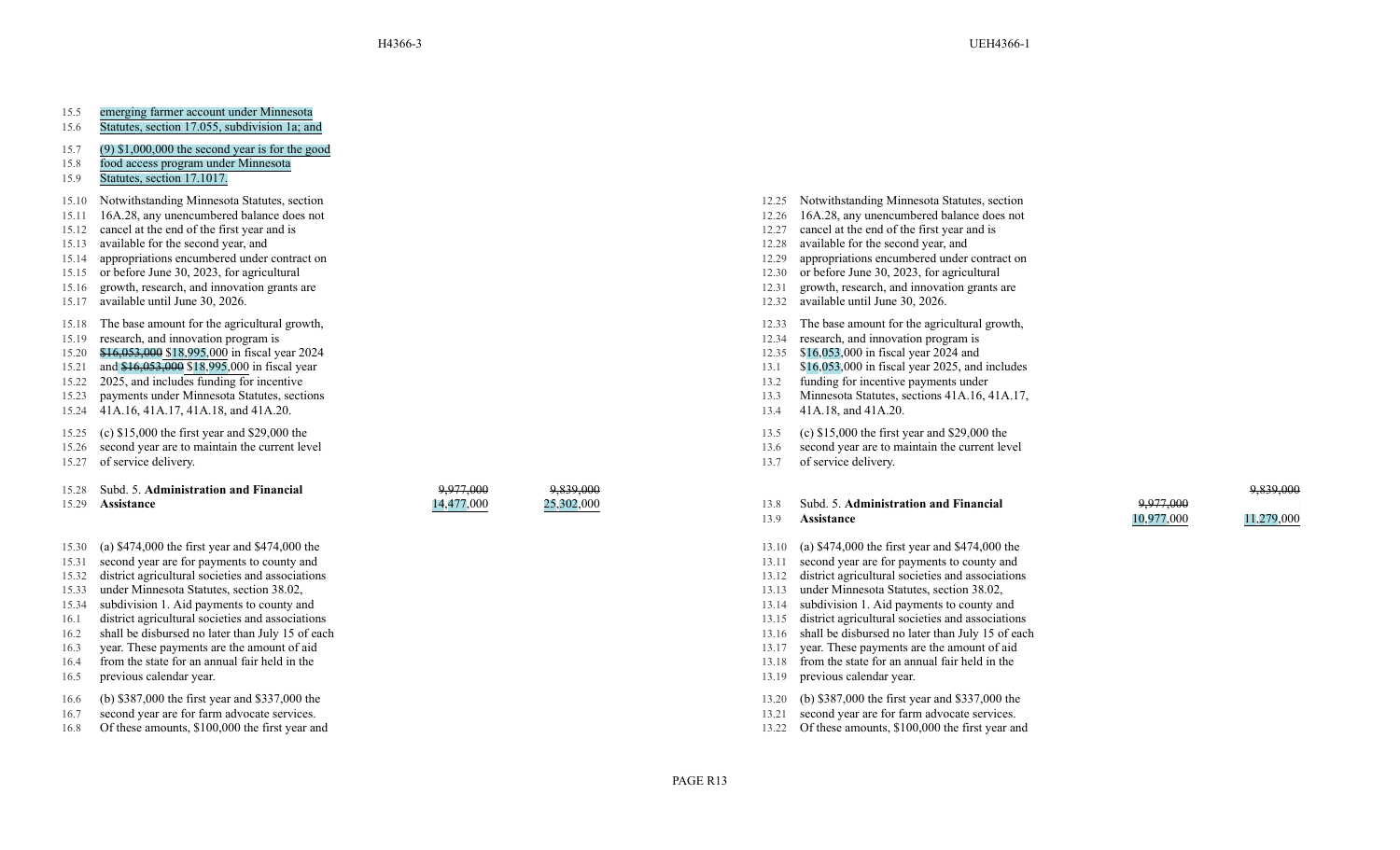H4366-3 UEH4366-1

- 16.9 \$50,000 the second year are for a pilot
- 16.10 program creating farmland access teams to
- 16.11 provide technical assistance to potential 13.25 provide technical assistance to potential
- 16.12 beginning farmers. The farmland access teams 13.26 beginning farmers. The farmland access teams 13.26 beginning farmers. The farmland access teams 13.27 must assist existing farmers and beginning
- 16.13 must assist existing farmers and beginning 13.27 must assist existing farmers and beginning
- 16.14 farmers on transitioning farm ownership and 13.28 farmers on transitioning farm ownership and
- 16.15 operation. Services provided by teams may 13.29 operation. Services provided by teams may
- 
- 16.17 mediation assistance, designing contracts, 13.31 mediation assistance, designing contracts,
- 16.18 financial planning, tax preparation, estate 13.32 financial planning, tax preparation, estate
- 
- 
- 16.21 first year may be used to upgrade the 13.35 first year may be used to upgrade the 13.35
- 16.22 Minnesota FarmLink web application that 14.1 Minnesota FarmLink web application that
- 16.23 connects farmers looking for land with farmers
- 16.24 looking to transition their land.
- 16.25 (c) \$47,000 the first year and \$47,000 the
- 16.26 second year are for grants to the Northern
- 16.27 Crops Institute that may be used to purchase
- 16.28 equipment. These are onetime appropriations.
- 16.29 (d) \$238,000 the first year and \$238,000
- 16.30 \$260,000 the second year are for transfer to
- 16.31 the Board of Trustees of the Minnesota State 14.10 and 14.10 and 14.10 and 14.10 and 14.10 and 14.10 and 14.10 and 14.10 and 14.10 and 14.10 and 14.10 and 14.10 and 14.10 and 14.10 and 14.10 and 14.10 and 14.10 and 1
- 16.32 Colleges and Universities for statewide mental<br>16.33 **health counseling support to farm families and** the state of the state of the state of the state of the state of the state of the state of the state of the state
- 16.33 **health counseling support to farm families and** 14.12
- 16.34 business operators through the Minnesota State 14.13 collaboration with Minnesota Farm Business
- 
- 17.1 Central College and Central Lakes College 14.15 counseling support to farm families and families and families and families and families and families and families and families and families and families and families and
- 17.2 shall serve as the fiscal agents.
- 
- 17.4 Commission to provide, in collaboration with 14.18 Central College and Central Lakes College and Central Lakes College
- 17.5 Farm Business Management, statewide mental 14.19 shall serve as the fiscal agents Minnesota farm
- 
- 17.7 operators, families, and employees, and
- 17.8 individuals who work with Minnesota farmers
- 17.9 a professional capacity . Region Five
- 17.10 Development Commission may use up to 6.5
- 17.11 percent of the grant awarded under this
- 17.12 paragraph for administration.
- 17.13 (e) \$1,700,000 the first year and \$1,700,000
- 17.14 the second year are for grants to Second
- 
- 13.23 \$50,000 the second year are for a pilot
- 13.24 program creating farmland access teams to
- 
- 
- 
- 
- 
- 16.16 include but are not limited to providing 16.16 include but are not limited to providing 16.17 include but are not limited to providing 16.17 include but are not limited to providing to the set of the set of the set o
	-
	-
- 16.19 planning, and housing assistance. Of this 13.33 planning, and housing assistance. Of this
- 16.20 amount for farm transitions, up to \$50,000 the 13.34 amount for farm transitions, up to \$50,000 the 13.34 amount for farm transitions, up to \$50,000 the 13.35 first year may be used to upgrade the 13.35 first year ma
	-
	-
	- 14.2 connects farmers looking for land with farmers
	- 14.3 looking to transition their land.
	- 14.4 (c) \$47,000 the first year and \$47,000 the
	- 14.5 second year are for grants to the Northern
	- 14.6 Crops Institute that may be used to purchase
	- 14.7 equipment. These are onetime appropriations.
	- 14.8 (d) \$238,000 the first year and \$238,000 the
	- 14.9 second year are for transfer to the Board of
	- Trustees of the Minnesota State Colleges and
	- Universities a pass-through grant to Region
	-
	-
- 16.35 Agricultural Centers of Excellence. South 14.14 Management: (1) for statewide mental health<br>
17.1 Central College and Central Lakes College 14.15 Counseling support to farm families and
	-
	- a pass-through 14.16 business operators through 14.16 business operators through the Minnesota State<br>14.17 **Agricultural Centers of Excellence**. South 14.17 **Agricultural Centers of Excellence**. South
- 17.3 grant to Region Five Development 14.17 Agricultural Centers of Excellence. South
	-
	-
- 17.6 health counseling support to Minnesota farm 14.20 and ranch operators, families, and employees;
	- 14.21 and  $(2)$  for support to individuals who work
	- 14.22 with Minnesota farmers and ranchers in a
	- 14.23 professional capacity.
	- 14.24 (e) \$1,700,000 the first year and \$1,700,000
	- 14.25 the second year are for grants to Second
- 17.15 Harvest Heartland on behalf of Minnesota's 14.26 Harvest Heartland on behalf of Minnesota's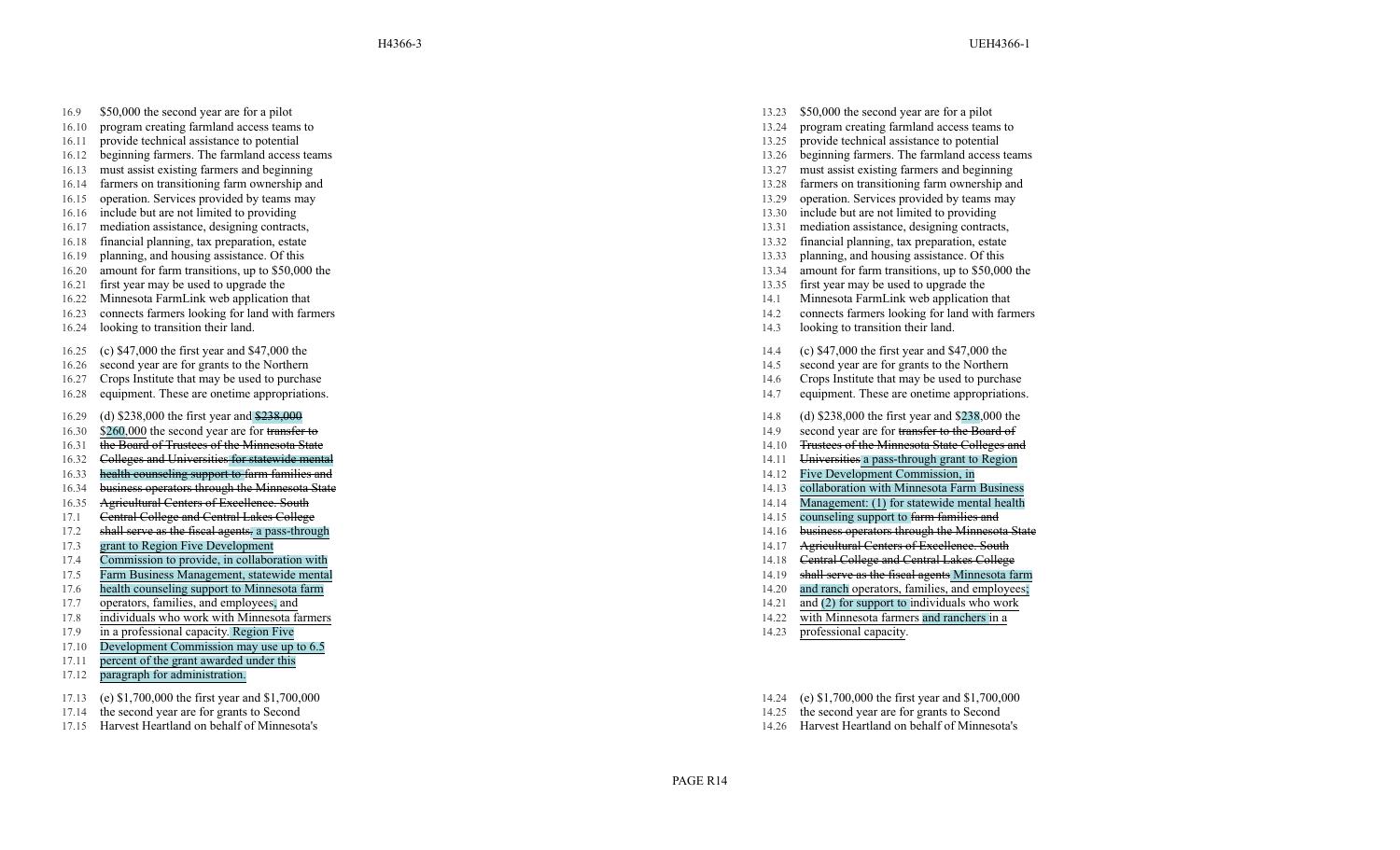- 17.17 following:
- 17.18 (1) to purchase milk for distribution to
- 17.19 Minnesota's food shelves and other charitable
- 17.20 organizations that are eligible to receive food 14.31
- 
- 17.22 the grants must be acquired from Minnesota<br>17.23 milk processors and based on low-cost bids. 14.34 milk processors and based on low-cost bids.
- 17.23 milk processors and based on low-cost bids. 14.34 milk processors and based on low-cost bids.
- 17.24 The milk must be allocated to each Feeding and The milk must be allocated to each Feeding 17.25 The milk must be allocated to each Feeding 17.25 America food bank serving Minnesota 15.1 America food bank serving Minn
- 17.25 America food bank serving Minnesota 15.1 America food bank serving Minnesota
- 17.26 according to the formula used in the 15.2 according to the formula used in the 15.2 according to the formula used in the
- 17.27 distribution of United States Department of 15.3 distribution of United States Department of
- 
- 17.29 Emergency Food Assistance Program. Second 17.30 Emergency Food Assistance Program. Second 17.30 Harvest Heartland may enter into contracts or 15.6 Harvest Heartland may enter into contracts or
- 17.30 Harvest Heartland may enter into contracts or 15.6 harvest Heartland may enter into contracts or 15.6
- 
- 
- 
- 17.34 under this clause may use up to two percent
- 17.35 for administrative expenses;
- 18.1 (2) to compensate agricultural producers and
- 18.2 processors for costs incurred to harvest and
- 
- 18.4 and other agricultural commodities that would 15.15 and other agricultural commodities that would 18.5 and other agricultural commodities that would 18.5 and other agricultural commodities that would 18.5 and other ag
- 18.5 otherwise go unharvested, be discarded, or 15.16 otherwise go unharvested, be discarded, or
- 18.6 sold in a secondary market. Surplus 15.17 sold in
- 18.7 commodities must be distributed statewide to 18.8 commodities must be distributed statewide to 18.8 food shelves and other charitable organizations 15.19 food shelves and other charitable organizations
- 18.8 food shelves and other charitable organizations 18.9 food shelves and other charitable organization<br>18.9 that are eligible to receive food from the food<br>15.20 that are eligible to receive food from the food
- 18.9 that are eligible to receive food from the food<br>18.10 banks. Surplus food acquired under this clause 15.20 that are eligible to receive food from the food<br>15.21 banks. Surplus food acquired under this clause
- 18.10 banks. Surplus food acquired under this clause 15.21 banks. Surplus food acquired under this clause
- 
- 18.12 processors. Second Harvest Heartland may and the second Harvest Heartland may the second Harvest Heartland may the second Harvest Heartland may the second Harvest Heartland may the second Harvest Heartland may the se
- 18.13 use up to 15 percent of each grant awarded 15.24 use up to 15 percent of each grant awarded 15.24
- 18.14 under this clause for administrative and
- 18.15 transportation expenses; and
- 18.16 (3) to purchase and distribute protein products,
- 18.17 including but not limited to pork, poultry, beef,
- 18.18 dry legumes, cheese, and eggs to Minnesota's 15.18 dry legumes, cheese, and eggs to Minnesota's 15.19 dry legumes, cheese, and eggs to Minnesota's 15.19 dry legumes, cheese, and eggs to Minnesota's 15.19 food shelves
- 18.19 food shelves and other charitable organizations 15.30 food shelves and other charitable organizations 15.30
- 
- 
- 
- 14.27 six Feeding America food banks for the 14.28 following:
- 14.29 (1) to purchase milk for distribution to
- 14.30 Minnesota's food shelves and other charitable 14.31 organizations that are eligible to receive food
- 
- 17.21 from the food banks. Milk purchased under 14.32 from the food banks. Milk purchased under 14.32 from the food banks. Milk purchased under
	-
	-
	-
	-
	-
	-
- 17.28 Agriculture commodities under The 17.29 Agriculture commodities under The 17.29 Agriculture commodities under The 17.29 Emergency Food Assistance Program. Second 15.5 Emergency Food Assistance Program. Second
	-
	-
- 17.31 agreements with food banks for shared funding 15.7 agreements with food banks for shared funding 15.7 agreements with food banks for shared funding
- 17.32 or reimbursement of the direct purchase of 15.3 or reimbursement of the direct purchase of 17.3 or reimbursement of the direct purchase of 17.33 milk. Each food bank that receives funding 17.33 milk. Each food bank t
- 17.33 milk. Each food bank that receives funding 15.9 milk. Each food bank that receives funding
	- 15.10 under this clause may use up to two percent
	- 15.11 for administrative expenses;
	- 15.12 (2) to compensate agricultural producers and
	- 15.13 processors for costs incurred to harvest and
- 18.3 package for transfer surplus fruits, vegetables, 18.4 package for transfer surplus fruits, vegetables, 18.4 package for transfer surplus fruits, vegetables, 18.4 package for transfer surplus fruits, vegetables, 18.4 a
	-
	-
	- sold in a secondary market. Surplus
	-
	-
	-
	-
- 18.11 must be from Minnesota producers and 15.22 must be from Minnesota producers and
	-
	-
	- 15.25 under this clause for administrative and
	- 15.26 transportation expenses; and
	- 15.27 (3) to purchase and distribute protein products,
	- 15.28 including but not limited to pork, poultry, beef,
	-
	-
- 18.20 that are eligible to receive food from the food 15.31 that are eligible to receive food from the food
- 18.21 banks. Second Harvest Heartland may use up 15.32 banks. Second Harvest Heartland may use up
- 18.22 to two percent of each grant awarded under 15.33 to two percent of each grant awarded under 15.33 to two percent of each grant awarded under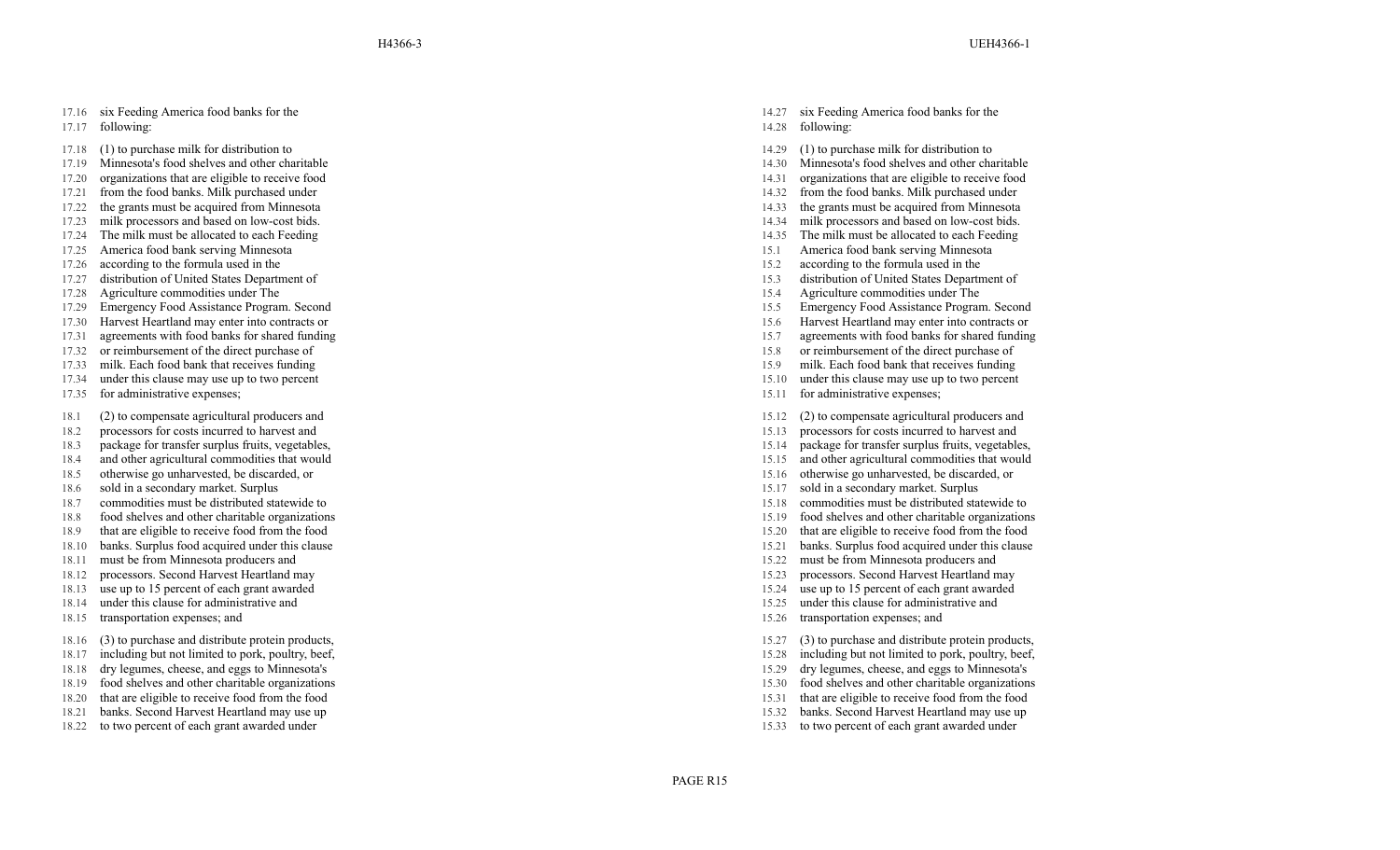- 18.23 this clause for administrative expenses. Protein
- 18.24 products purchased under the grants must be
- 18.25 acquired from Minnesota processors and
- 18.26 producers.
- 18.27 Of the amount appropriated under this
- 18.28 paragraph, at least \$600,000 each year must
- 18.29 be allocated under clause (1). Notwithstanding 16.5 be allocated under clause (1). Notwithstanding 16.5 be allocated under clause (1). Notwithstanding
- 
- 18.31 unencumbered balance the first year does not<br>
18.32 cancel and is available in the second year.<br>
18.32 cancel and is available in the second year.<br>
16.8 cancel and is available in the second year.
- 18.32 cancel and is available in the second year. 16.8 cancel and is available in the second year.
- 18.33 Second Harvest Heartland must submit 16.9 Second Harvest Heartland must submit
- 18.34 quarterly reports to the commissioner and the 16.10 quarterly reports to the commissioner and the
- 
- 19.1 legislative committees with jurisdiction over 16.12 legislative committees with jurisdiction over 19.2 legislative committees with jurisdiction over 19.2 agriculture finance in the form prescribed by 16.13 agriculture
- 19.2 agriculture finance in the form prescribed by 16.13 agriculture finance in the form prescribed by
- 19.3 the commissioner. The reports must include 16.14 the commissioner
- 
- 19.5 expenditure of funds, the amount of milk or 16.16 expenditure of funds, the amount of milk or
- 19.6 other commodities purchased, and the 16.17 other commodities purchased, and the 16.17 other commodities purchased, and the
- 19.7 organizations to which this food was
- 19.8 distributed.
- 19.9 (f) \$250,000 the first year and \$250,000 the
- 19.10 second year are for grants to the Minnesota
- 19.11 Agricultural Education and Leadership 16.22 Agricultural Education and Leadership 16.22
- 19.12 Council for programs of the council under
- 19.13 Minnesota Statutes, chapter 41D.
- 19.14 (g) \$1,437,000 the first year and \$1,437,000
- 19.15 the second year are for transfer to the
- 19.16 agricultural and environmental revolving loan and environmental revolving loan and environmental revolving loan and environmental revolving loan and environmental revolving loan and environmental revolving loan and e
- 19.17 account established under Minnesota Statutes, 16.28 account established under Minnesota Statutes, 16.28
- 
- 
- 
- 19.21 paragraph in fiscal year 2024 and thereafter 19.22 paragraph in fiscal year 2024 and thereafter 19.22 is \$1,425,000. The commissioner must 16.33 is \$1,425,000. The commissioner must
- 19.22 is \$1,425,000. The commissioner must 16.33 is \$1,425,000. The commissioner must
- 19.23 examine how the department could use up to 16.34 examine how the department could use up to
- 19.24 one-third of the amount transferred to the 16.35 one-third of the amount transferred to the
- 
- 19.26 account under this paragraph to award grants 17.2 account under this paragraph to award grants
- 
- 19.28 that inadequately protect groundwater. No
- 19.29 later than February 1, 2022, the commissioner 17.5 later than February 1, 2022, the commissioner
- 15.34 this clause for administrative expenses. Protein
- 15.35 products purchased under the grants must be
- 16.1 acquired from Minnesota processors and
- 16.2 producers.
- 16.3 Of the amount appropriated under this
- 16.4 paragraph, at least \$600,000 each year must
- 
- 18.30 Minnesota Statutes, section 16A.28, any 16.6 Minnesota Statutes, section 16A.28, any 16.31 unencumbered balance the first year does not 16.31 unencumbered balance the first year does not
	-
	-
	-
	-
- 18.35 chairs and ranking minority members of the 16.11 chairs and ranking minority members of the 16.11 chairs and ranking minority members of the 16.12 legislative committees with jurisdiction over
	-
	-
	- the commissioner. The reports must include
- 19.4 but are not limited to information on the 19.5 but are not limited to information on the 19.5 but are not limited to information on the 19.5 but are not limited to information on the 16.15 but are not limited to infor
	-
	-
	- 16.18 organizations to which this food was
	- 16.19 distributed.
	- 16.20 (f) \$250,000 the first year and \$250,000 the
	- 16.21 second year are for grants to the Minnesota<br>16.22 Agricultural Education and Leadership
	-
	- 16.23 Council for programs of the council under
	- 16.24 Minnesota Statutes, chapter 41D.
	- 16.25 (g) \$1,437,000 the first year and \$1,437,000
	- 16.26 the second year are for transfer to the<br>16.27 agricultural and environmental revolving loan
	-
	-
- 19.18 section 17.117, subdivision 5a, for low-interest 16.29 section 17.117, subdivision 5a, for low-interest
- 19.19 loans under Minnesota Statutes, section 16.30 loans under Minnesota Statutes, section
- 19.20 17.117. The base for appropriations under this 16.31 17.117. The base for appropriations under this
	-
	-
	-
	-
- 19.25 agricultural and environmental revolving loan 17.1 agricultural and environmental revolving loan
	-
- 19.27 to rural landowners to replace septic systems 17.3 to rural landowners to replace septic systems
	- . No 17.4 that inadequately protect groundwater . No
		-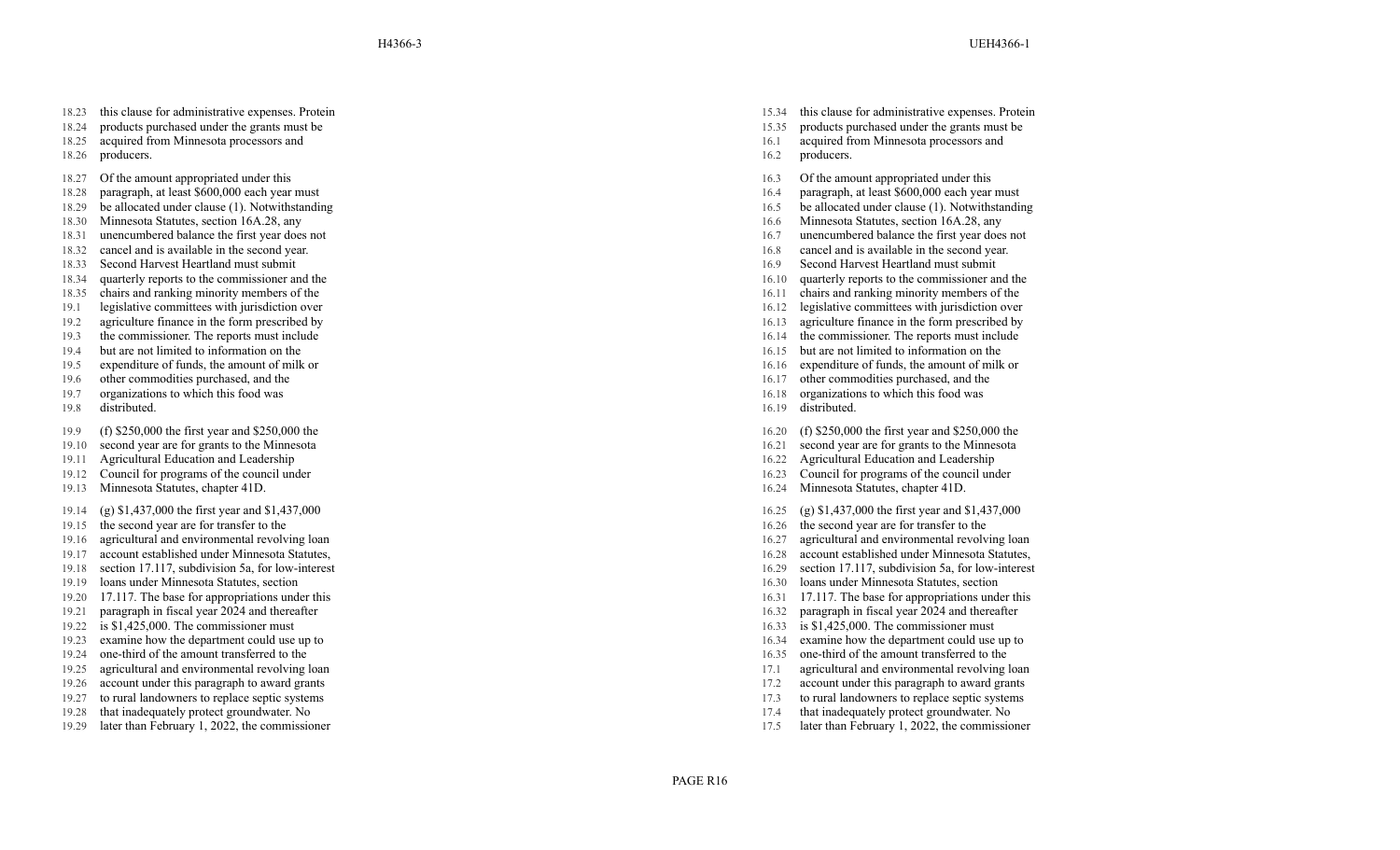- 19.30 must report to the legislative committees with
- 19.31 jurisdiction over agriculture finance and
- 19.32 environment finance on the results of the 17.8 environment finance on the results of the
- 19.33 examination required under this paragraph. 19.34 The commissioner's report may include other 19.34 The commissioner's report may include other 19.34 The commissioner's report may include other 17.10 The commissioner'
- 19.34 The commissioner's report may include other 17.10 The commissioner's report may include other 17.10
- 20.1 funding sources for septic system replacement
- 20.2 that are available to rural landowners.
- 20.3 ( h ) \$150,000 the first year and \$150,000 the
- 20.4 second year are for grants to the Center for
- 20.5 Rural Policy and Development. These are
- 20.6 onetime appropriations.
- 20.7 ( i ) \$150,000 the first year is to provide grants
- 20.8 to Central Lakes College for the purposes of
- 20.9 designing, building, and offering credentials 17.23 purposes of designing, building, and offering and building, and offering credentials 17.24 purposes of designing, building, and offering and building, and offering a
- 20.10 in the area of meat cutting and butchery that 17.24 credentials in the area of meat cutting and 20.11 align with industry needs as advised by local 17.25 butchery that align with industry needs as
- $20.11$  align with industry needs as advised by local  $17.25$
- 
- 
- 
- 
- 20.16 second year. The commissioner may only the second year and the second year of the second year and the second year of the second year and the second year.
- 20.17 award a grant under this paragraph if the grant 17.31 commissioner may only award
- 20.18 is matched by a like amount from another
- 20.19 funding source. The commissioner must seek 17.33 amount from another funding source. The 20.20 matching dollars from Minnesota State 17.34 commissioner must seek matching dollars
- 
- 20.21 Colleges and Universities or other entities. 17.35 for Minnesota State Colleges and Minnesota State Colleges and Universities or other entities.
- 
- 20.23 until June 30, 2024. Any money remaining on 18.2 appropriation is onetime and is available until 20.24 Iune 30, 2024. Any money remaining on June 30, 2024. Any money remaining on June 30, 2024. Any money remaining on
- 
- 20.25 agricultural growth, research, and innovation 18.4 30, 200 and the transferred to the transferred to the transferred to the transferred to the transferred to the transferred to the transferred to the transferred to t
- 
- 
- 
- 

20.30 (1) facility renovation to accommodate meat

20.31 cutting;

- 17.6 must report to the legislative committees with
- 17.7 jurisdiction over agriculture finance and<br>17.8 environment finance on the results of the
- 
- 
- 
- 17.11 funding sources for septic system replacement
- 17.12 that are available to rural landowners.
- 17.13 (h) \$50,000 the second year is for the
- 17.14 agriculture best management practices grant
- 17.15 program under Minnesota Statutes, section
- 17.16 17.1162. This is a onetime appropriation.
- 17.17 ( i ) \$150,000 the first year and \$150,000 the
- 17.18 second year are for grants to the Center for
- 17.19 Rural Policy and Development. These are
- 17.20 onetime appropriations.
- $17.21$ (j ) \$150,000 the first year is to provide
- 17.22 grants to Central Lakes College for the
- 
- 
- 
- 20.12 industry advisory councils. Notwithstanding the councils industry advised by local industry advisory councils.
- 20.13 Minnesota Statutes, section 16A.28, any 17.27 Notwithstanding Minnesota Statutes, section 20.14 unencumbered balance does not cancel at the 17.28 16A.28, any unencumbered balance does not
- 20.14 unencumbered balance does not cancel at the 17.28 16A.28, any unencumbered balance does not
- 20.15 end of the first year and is available for the 17.29 cancel at the end of the first year and is
	- available for the second year. The
	- commissioner may only award a grant under
	- a like amount from another the grant is matched by a like and the grant is matched by a like
		-
- 20.20 matching dollars from Minnesota State 17.34 commissioner must seek matching dollars 20.21 Colleges and Universities or other entities. 17.35 from Minnesota State Colleges and
	-
- 20.22 The appropriation is onetime and is available 18.1 Universities or other entities. The
	-
- 20.24 June 30, 2024, must be transferred to the 18.3 June 30, 2024. Any money remaining on June 20.25 agricultural growth, research, and innovation 18.4 30, 2024, must be transferred to the
	-
- 20.26 program under Minnesota Statutes, section 18.5 agricultural growth, research, and innovation
- 20.27 41A.12, and is available until June 30, 2025.
- 20.28 Grants may be used for costs including but 18.7 41A.12, and is available until June 30, 2025.
- 20.29 not limited to: 18.8 Grants may be used for costs including but
	- 18.9 not limited to:
	- 18.10 (1) facility renovation to accommodate meat
	- 18.11 cutting;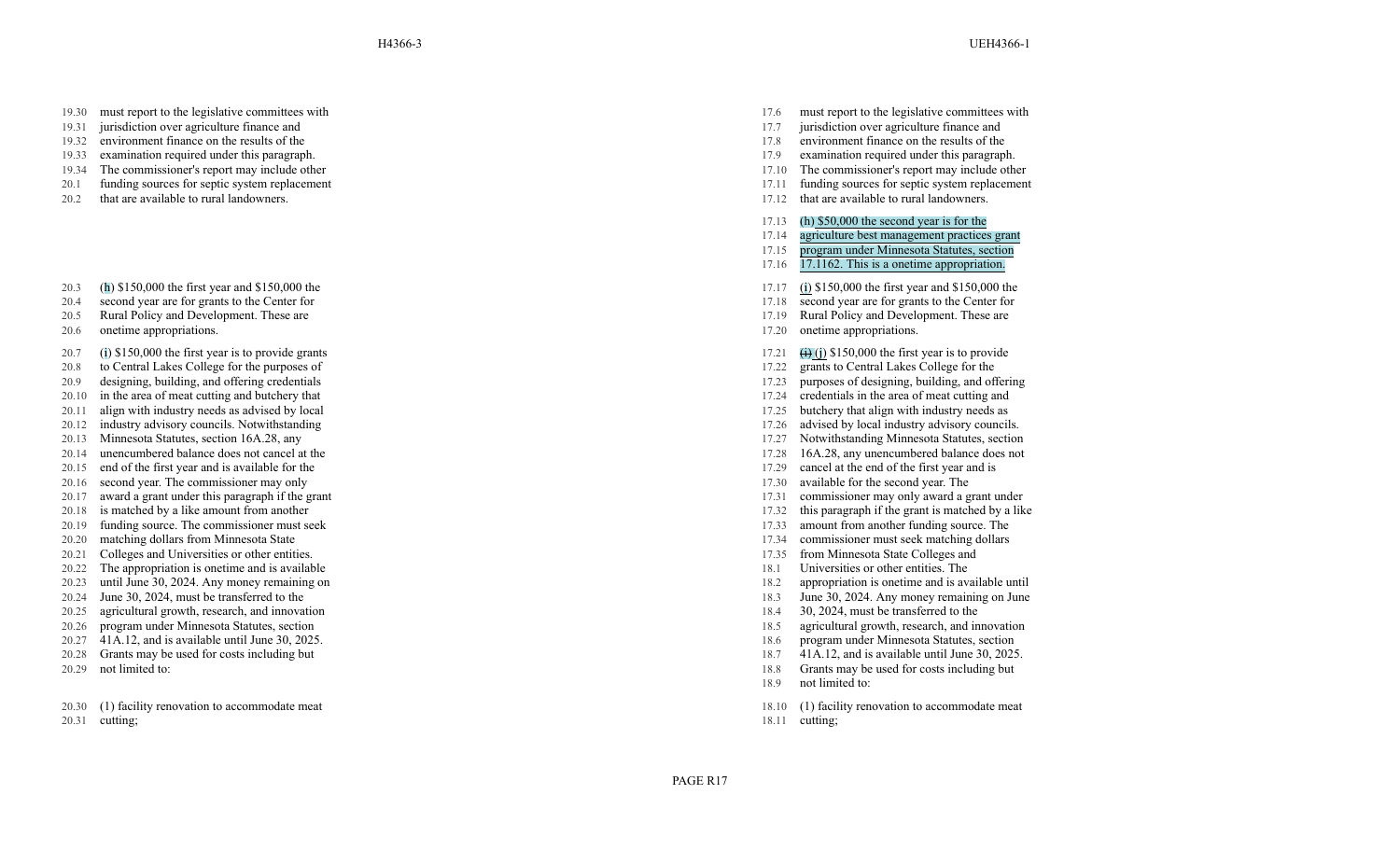- 20.32 (2) curriculum design and approval from the
- 20.33 Higher Learning Commission;
- 20.34 (3) program operational start-up costs; 18.14 (3) program operational start-up costs;
- 21.1 (4) equipment required for a meat cutting
- 21.2 program; and
- 21.3 (5) meat handling start-up costs in regard to
- 21.4 meat access and market channel building.
- 21.5 No later than January 15, 2023, Central Lakes
- 21.6 College must submit a report outlining the use
- 21.7 of grant money to the chairs and ranking 18.21 of grant money to the chairs and ranking
- 21.8 minority members of the legislative 18.22 minority members of the legislative
- 21.9 committees and divisions with jurisdiction
- 21.10 over agriculture and higher education.
- 21.11 (j) \$2,000 the first year is for grants to the
- 21.12 Minnesota State Poultry Association. This is
- 21.13 a onetime appropriation. Notwithstanding 18.27 a onetime appropriation. Notwithstanding
- 21.14 Minnesota Statutes, section 16A.28, any 18.28 Minnesota Statutes, section 16A.28, any 18.29 Minnesota Statutes, section 16A.28, any 18.29 mencumbered balance does not cancel at the
- 21.15 unencumbered balance does not cancel at the 18.29 unencumbered balance does not cancel at the
- 21.16 end of the first year and is available for the
- 21.17 second year.
- 21.18 (k) \$17,000 the first year and \$17,000 the
- 21.19 second year are for grants to the Minnesota
- 21.20 State Horticultural Society. These are onetime
- 21.21 appropriations.
- 21.22 (l) \$18,000 the first year and \$18,000 the
- 21.23 second year are for grants to the Minnesota
- 21.24 Livestock Breeders Association. These are
- 21.25 onetime appropriations.
- 21.26 (m) The commissioner shall continue to
- 21.27 increase connections with ethnic minority and
- 21.28 immigrant farmers to farming opportunities
- 21.29 and farming programs throughout the state.
- 21.30 (n) \$25,000 the first year and \$25,000 the
- 21.31 second year are for grants to the Southern
- 21.32 Minnesota Initiative Foundation to promote 19.13 Minnesota Initiative Foundation to promote
- 
- 
- 18.12 (2) curriculum design and approval from the
- 18.13 Higher Learning Commission;
- 
- 18.15 (4) equipment required for a meat cutting
- 18.16 program; and
- 18.17 (5) meat handling start-up costs in regard to
- 18.18 meat access and market channel building.
- 18.19 No later than January 15, 2023, Central Lakes
- 18.20 College must submit a report outlining the use 18.21 of grant money to the chairs and ranking
- 
- 
- 18.23 committees and divisions with jurisdiction
- 18.24 over agriculture and higher education.
- 18.25  $\leftrightarrow$  (k) \$2,000 the first year is for grants to the
- 18.26 Minnesota State Poultry Association. This is
- 
- 
- 
- 18.30 end of the first year and is available for the
- 18.31 second year.
- 18.32 (k) (l) \$17,000 the first year and \$17,000 the
- 18.33 second year are for grants to the Minnesota
- 19.1 State Horticultural Society. These are onetime
- 19.2 appropriations.
- 19.3  $(h)(m)$  \$18,000 the first year and \$18,000 the
- 19.4 second year are for grants to the Minnesota
- 19.5 Livestock Breeders Association. These are
- 19.6 onetime appropriations.
- 19.7  $\frac{1}{2}$  (n) The commissioner shall continue to
- 19.8 increase connections with ethnic minority and
- 19.9 immigrant farmers to farming opportunities
- 19.10 and farming programs throughout the state.
- 19.11  $\frac{1}{2}$  (o) \$25,000 the first year and \$25,000 the
- 19.12 second year are for grants to the Southern<br>19.13 Minnesota Initiative Foundation to promote
- 
- 21.33 local foods through an annual event that raises 19.14 local foods through an annual event that raises
- 21.34 public awareness of local foods and connects 19.15 public awareness of local foods and connects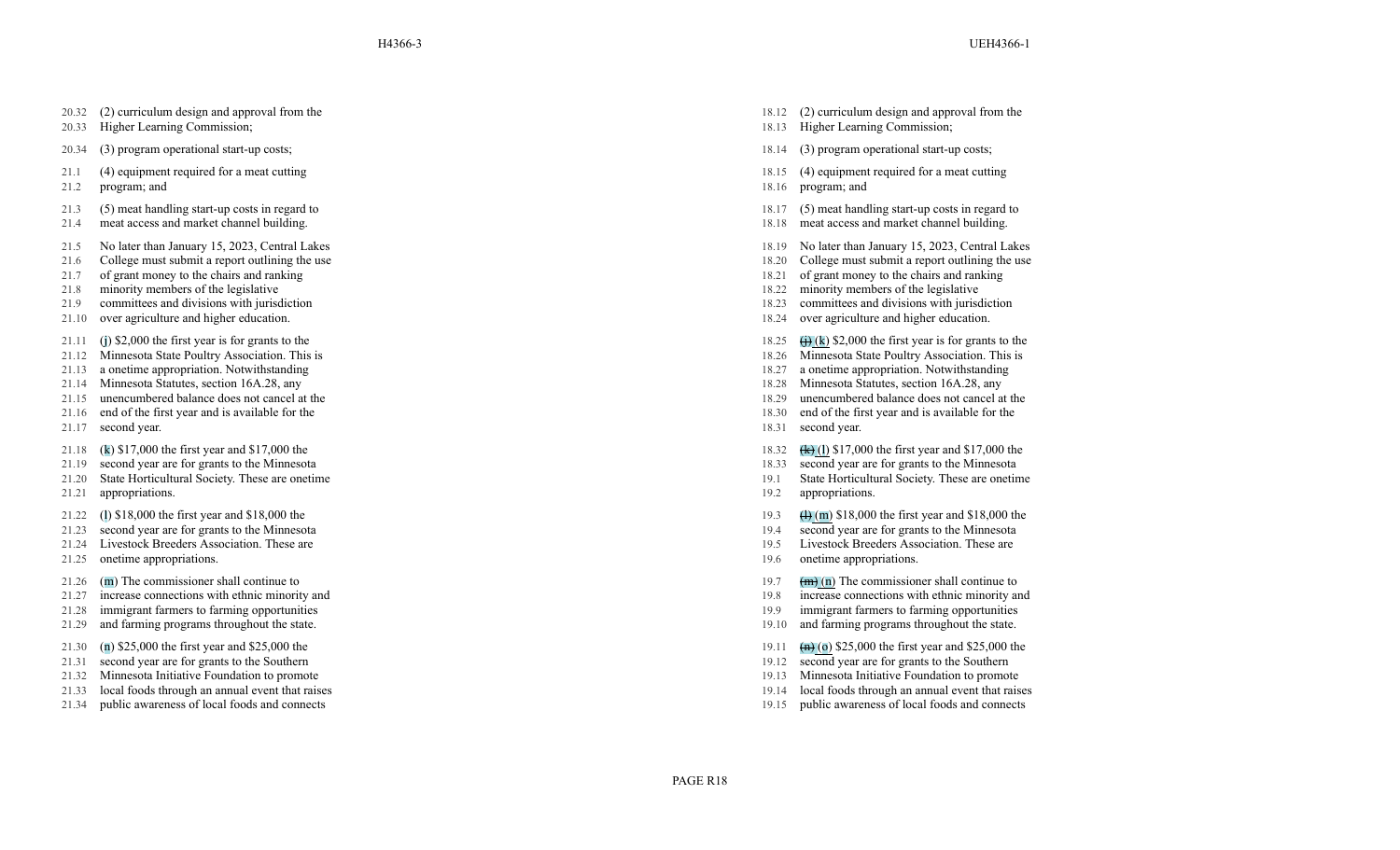H4366-3 UEH4366-1

- 22.1 local food producers and processors with
- 22.2 potential buyers.
- 22.3 ( o ) \$75,000 the first year and \$75,000 the
- 22.4 second year are for grants to Greater Mankato
- 22.5 Growth, Inc., for assistance to 19.20
- 
- 22.7 innovation, and synergy development. These
- 22.8 are onetime appropriations.
- 22.9 ( p ) \$75,000 the first year and \$75,000 the
- 22.10 second year are for grants to the Minnesota
- 22.11 Turf Seed Council for basic and applied 19.26
- 22.12 research. The Minnesota Turf Seed Council
- 22.13 may subcontract with a qualified third party
- 22.14 for some or all of the basic or applied research. 19.29 for some or all of the basic or applied research.
- 22.15 No later than January 15, 2023, the Minnesota 19.30 No later than January 15, 2023, the Minnesota
- 22.16 Turf Seed Council must submit a report that the contract of the contract of the contract of the contract of the contract of the contract of the contract of the contract of the contract of the contract of the contract of the contract of the contract of
- 
- 22.18 related accomplishments to the chairs and 19.33 related accomplishments to the chairs and
- 22.19 ranking minority members of the legislative 19.34 ranking minority members of the legislative 19.34 ranking minority members of the legislative 19.34 ranking minority members of the legislative 20.20 committees with
- 22.20 committees with jurisdiction over agriculture. 20.1 committees with jurisdiction over agriculture.
- 
- 
- 22.23 end of the first year and is available for the
- 22.24 second year.
- 22.25 ( q ) \$150,000 the first year and \$150,000 the
- 22.26 second year are to establish an emerging
- 22.27 farmer office and hire a full-time emerging
- 22.28 farmer outreach coordinator. The emerging
- 
- 
- 
- 
- 
- 
- 
- 23.1 amount appropriated each year, \$25,000 is for
- 23.2 translation services for farmers and cottage
- 23.3 food producers.
- 23.4 ( r ) \$222,000 the first year and \$286,000 the
- 23.5 second year are to maintain the current level
- 23.6 of service delivery.
- 19.16 local food producers and processors with
- 19.17 potential buyers.
- 19.18 ( p ) \$75,000 the first year and \$75,000 the
- 19.19 second year are for grants to Greater Mankato<br>19.20 Growth, Inc., for assistance to
- 
- 22.6 agriculture-related businesses to promote jobs, 19.21 agriculture-related businesses to promote jobs,
	- 19.22 innovation, and synergy development. These
	- 19.23 are onetime appropriations.

#### $19.24$ ( q ) \$75,000 the first year and \$75,000 the

- 19.25 second year are for grants to the Minnesota
- Turf Seed Council for basic and applied
- Turf Seed Council 19.27 research. The Minnesota Turf Seed Council
- a qualified third party and the party of the contract with a qualified third party of the party of the party of the party of the party of the party of the party of the party of the party of the party of the party of the pa
	-
	-
	- Turf Seed Council must submit a report
	-
- 22.17 outlining the use of the grant money and 19.32 outlining the use of the grant money and 19.32 outlining the use of the grant money and 19.32 outlining the use of the grant money and 19.33 related accomplishments to t
	-
	-
- 22.21 These are onetime appropriations. Any 20.2 These are onetime appropriations. Any
- 22.22 unencumbered balance does not cancel at the 20.3 unencumbered balance does not cancel at the
	- 20.4 end of the first year and is available for the
	- 20.5 second year.
	- $20.6$ ( r ) \$150,000 the first year and \$150,000
	- 20.7 the second year are to establish an emerging
	- a full-time emerging 20.8 farmer office and hire a full-time emerging
		- . The emerging 20.9 farmer outreach coordinator . The emerging
- 22.29 farmer outreach coordinator must engage and 20.10 farmer outreach coordinator must engage and 20.10 farmer outreach coordinator must engage and
- 22.30 support emerging farmers regarding resources 20.11 support emerging farmers regarding resources
- 22.31 and opportunities available throughout the 20.12 and opportunities available throughout the
- 22.32 Department of Agriculture and the state. For 20.13 Department of Agriculture and the state. For
- 22.33 purposes of this paragraph, "emerging farmer" 20.14 purposes of this paragraph, "emerging farmer"
- 22.34 has the meaning provided in Minnesota 20.15 has the meaning provided in Minnesota
- 22.35 Statutes, section 17.055, subdivision 1. Of the 20.16 Statutes, section 17.055, subdivision 1. Of the
	- , \$25,000 is for 20.17 amount appropriated each year , \$25,000 is for
		- 20.18 translation services for farmers and cottage
		- 20.19 food producers.
		- 20.20 ( s ) \$222,000 the first year and \$286,000
		- 20.21 the second year are to maintain the current
		- 20.22 level of service delivery.

PAGE R19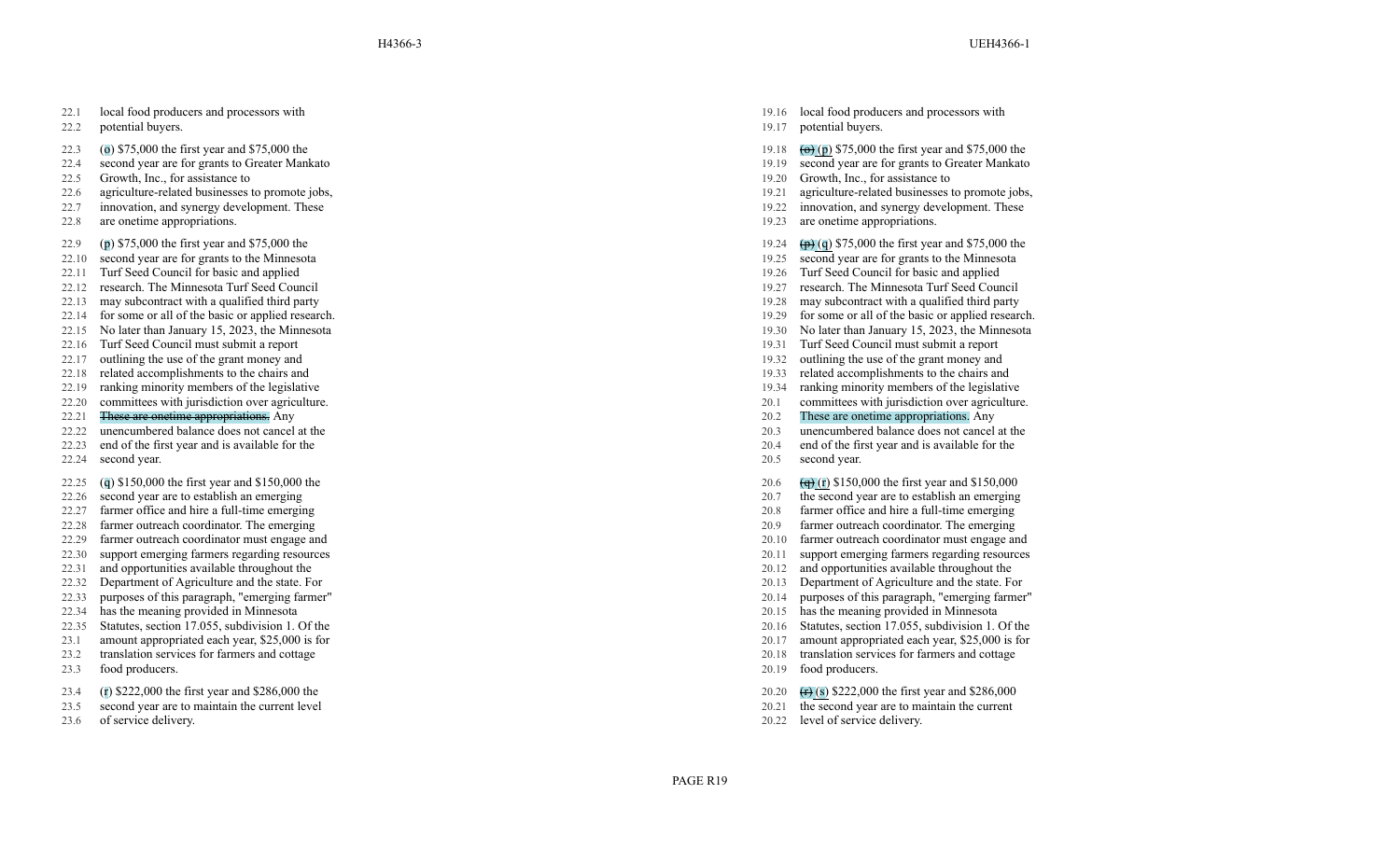- 23.7 ( s ) \$2,600,000 the second year is for grants to
- 23.8 organizations to:
- 23.9 (1) provide technical and culturally appropriate
- 23.10 services to emerging farmers and related
- 23.11 businesses; and
- 23.12 (2) help emerging farmers pay for up to two
- 23.13 years of coverage under the federal micro farm
- 23.14 insurance program.
- 23.15 The commissioner may use up to 6.5 percent 24.11 finance.
- 23.16 of this appropriation for administrative costs.
- 23.17 This is a onetime appropriation and is
- 23.18 available until June 30 , 2024.
- 23.19 (t) \$2,000,000 the second year is to support
- 23.20 the IT modernization efforts , including laying
- 23.21 the technology foundations needed for
- 23.22 improving customer interactions with the
- 23.23 department for licensing and payments. This
- $23.24$ is a onetime appropriation and is available
- 23.25 until June 30, 2025.
- 23.26 ( u ) \$4,500,000 the first year is for transfer to
- 23.27 the agricultural emergency account established
- 23.28 under Minnesota Statutes, section 17.041
- 23.29 emergency preparedness and response 23.25
- 23.30 activities . Of this amount, up to \$1 ,500 ,000 is
- 23.31 for the University of Minnesota Veterinary
- 23.32 Diagnostic Laboratory . This is a onetime
- 23.33 appropriation.
- 24.1 ( z ) \$300,000 the second year is for grants to 24.2 organizations to provide technical assistance 24.3 and culturally appropriate services to emerging 24.4 farmers with preference given to organizations 24.5 that serve African immigrants and refugees 24.6 and African-American populations . This is a 24.7 onetime appropriation . No later than January 24.8 15, 2024, the commissioner must report grant 24.9 activity and outcomes to the legislative
- 24.10 committees with jurisdiction over agriculture
- 

- 23.22 ( y ) \$500,000 the first year is for transfer to the
- 23.23 agricultural emergency account established
- , for 23.24 under Minnesota Statutes, section 17.041 . This
	- a onetime transfer . This transfer is in
	- 23.26 addition to the appropriations made in Laws
	- 23.27 2022, chapter 47 , section 2.
	- 23.28 Notwithstanding Minnesota Statutes , section
	- 23.29 17.041, the commissioner may use the amount
	- 23.30 to be transferred for the purposes identified
	- 23.31 under Laws 2022, chapter 47, section 2,
	- 23.32 paragraph (b) . This paragraph expires on 23.33 December 31, 2022.
	-
	- 5.18 (k) \$350,000 in the first year is for a grant to 5.19 the Board of Regents of the University of
	- 5.20 Minnesota to purchase equipment for the
	- 5.21 Veterinary Diagnostic Laboratory to test for
	- 5.22 chronic wasting disease, African swine fever,
	- 5.23 avian influenza, and other animal diseases.
	- 5.24 The Veterinary Diagnostic Laboratory must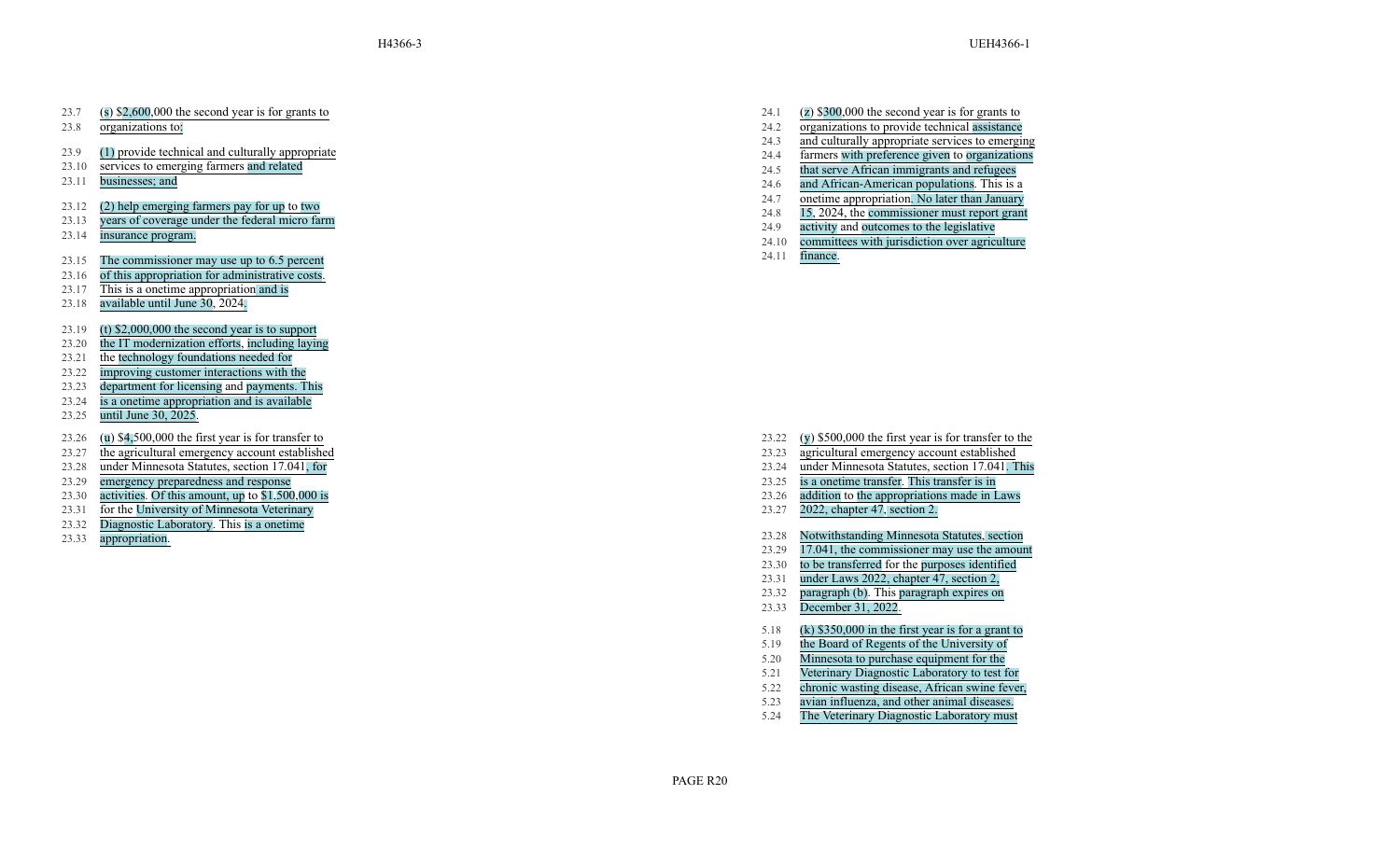- 5.25 report expenditures under this paragraph to
- 5.26 the legislative committees with jurisdiction
- 5.27 over agriculture finance and higher education
- 5.28 with an initial report completed by January 3,
- 5.29 2023, and a final report by September 1, 2023.
- 5.30 The reports must include a list of equipment
- 5.31 purchased, including the cost of each item.
- 5.32 This is a onetime appropriation that is
- 5.33 available until June 30, 2023.

- 24.1 (v) \$3,000,000 the second year is for grants
- 24.2 to Second Harvest Heartland for hunger relief.
- 24.3 Of this amount, \$500,000 is for The Good
- 24.4 Acre's Local Emergency Assistance Farmer
- 24.5 Fund (LEAFF) program. The base for this
- 24.6 appropriation is \$1,350,000 in fiscal year 2024
- 24.7 and \$1,300,000 in fiscal year 2025, of which
- 24.8 \$250,000 each year is for the LEAFF program.
- 24.9 (w) \$500,000 the second year is for transfer
- 24.10 to the Board of Trustees of the Minnesota
- 24.11 State Colleges and Universities to support
- 24.12 livestock processing technical education at
- 24.13 Central Lakes College and Ridgewater
- 24.14 College. Money may be used for the purposes
- 24.15 included in paragraph (i) and for student
- 24.16 financial assistance and outreach to
- 24.17 prospective students and employers. The
- 24.18 commissioner may only transfer money under
- 24.19 this paragraph if the transferred amount is
- 24.20 matched by a like amount from another
- 24.21 funding source. This is a onetime
- 24.22 appropriation and is available until June 30,
- 24.23 2024.
- 24.24  $(x)$  \$141,000 the second year is for additional
- 24.25 funding to administer the beginning farmer
- 24.26 tax credit. The base for this appropriation is
- 24.27 \$56,000 in fiscal year 2024 and \$0 in fiscal
- 24.28 year 2025.
- 24.29 ( y ) \$1,500,000 the second year is for a grant
- 24.30 to the Ag Innovation Campus to continue
- 24.31 construction of a soybean processing and

23.5 ( w ) \$500,000 the first year is for continuing 23.6 construction of the soybean processing and 23.7 research facility at the Ag Innovation Campus.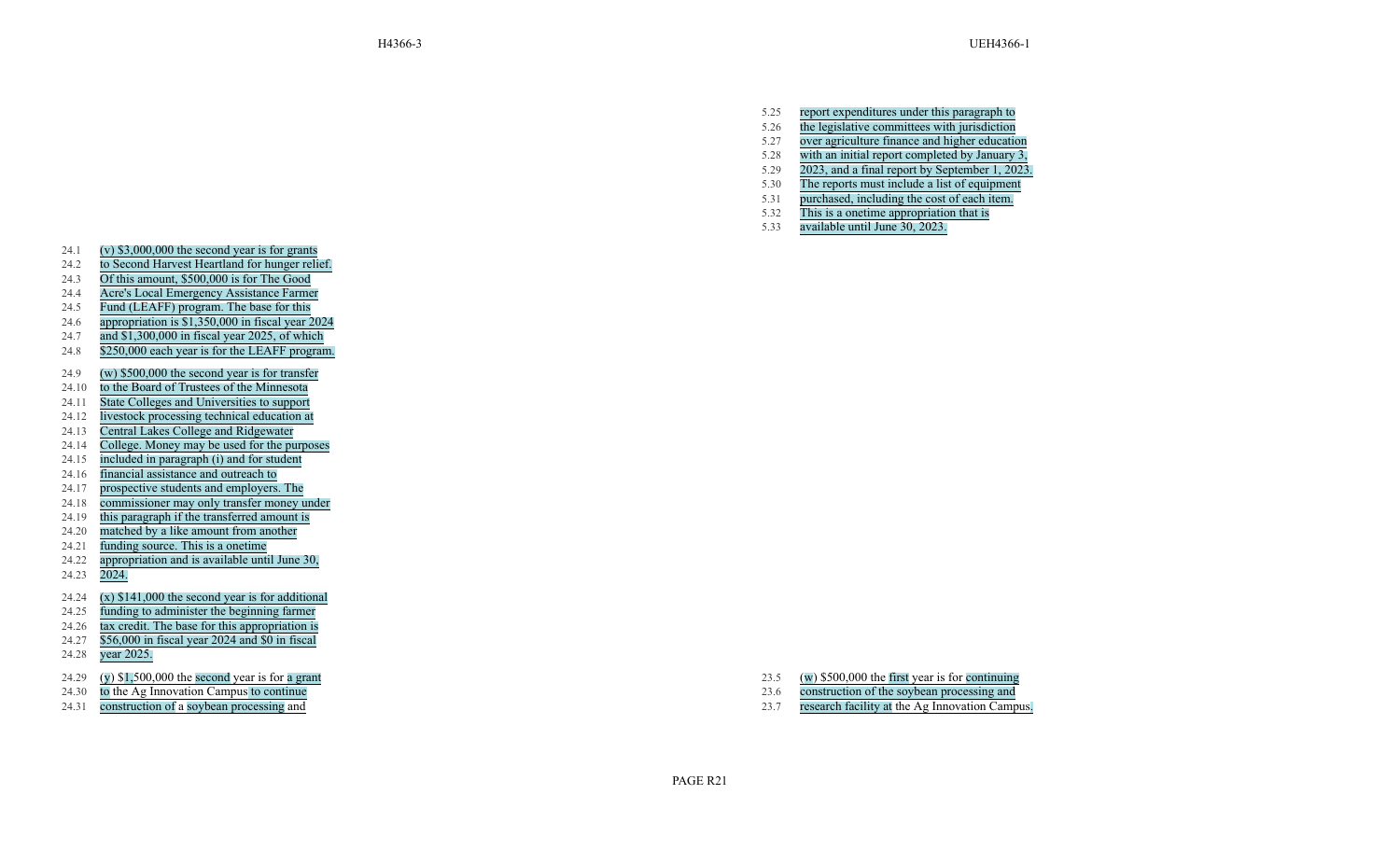### 24.32 research facility. This is a onetime

24.33 appropriation.

- 24.34  $(z)$  \$100,000 the second year is to provide
- 24.35 technical assistance and leadership in the
- 
- 25.2 well-documented state aquaculture plan. The 22.34 well-documented state aquaculture plan. The
- 
- 25.4 aquaculture plan to the legislative committees 23.1 aquaculture plan to the legislative committees
- 25.5 with jurisdiction over agriculture finance and 23.2 with jurisdiction over agriculture finance and
- 25.6 policy by February 15, 2024. This is a onetime
- 25.7 appropriation and is available until June 30,
- 25.8 2024.
- 25.9 (aa) \$3,000,000 the second year is to award
- 25.10 and administer down payment assistance
- 25.11 grants under Minnesota Statutes, section
- 25.12 17.133. The base for this appropriation is
- 25.13 \$1,000,000 in fiscal year 2024 and thereafter.
- 25.14 (bb) \$1,000,000 the second year is for transfer
- 25.15 to the Board of Regents of the University of
- 25.16 Minnesota to evaluate, propagate, and
- 25.17 maintain the genetic diversity of oilseeds,
- 25.18 grains, grasses, legumes, and other plants
- 25.19 including flax, timothy, barley, rye, triticale,
- 25.20 alfalfa, orchard grass, clover, and other species
- 25.21 and varieties that were in commercial
- 25.22 distribution and use in Minnesota before 1970,
- 25.23 excluding wild rice. This appropriation
- 25.24 includes funding for associated extension and
- 25.25 outreach to small and BIPOC farmers. This is
- 25.26 a onetime appropriation.
- 25.27 (cc) \$100,000 the second year is for grants
- 25.28 and other forms of financial assistance to meat
- 
- 23.8 This is a onetime appropriation and is
- 23.9 available until December 31, 2026.
- 22.24 Beginning February 1, 2023, and annually
- 22.25 thereafter until February 1, 2028, the
- 22.26 commissioner shall submit a report on the
- 22.27 utilization of the grants to the chairs and
- 22.28 ranking minority members of the legislative
- 22.29 committees and divisions with jurisdiction
- 22.30 over agriculture policy and finance.
- 22.31 (v) \$10,000 the second year is to provide
- 22.32 technical assistance and leadership in the
- 25.1 development of a comprehensive and 25.2 development of a comprehensive and 25.2 development of a comprehensive and 22.33 development of a comprehensive and 22.34 well-documented state aquaculture plan. The 22.34 well-
	-
- 25.3 commissioner must provide the state 22.35 commissioner must provide the state
	-
	-
	- 23.3 policy by February 15, 2023. This is a onetime
	- 23.4 appropriation.

- 23.10 (x) \$30,000 the second year is for grants or
- 23.11 other forms of financial assistance to meat and
- 25.29 and poultry processors with no more than 50 23.12 poultry processors for reimbursing the cost of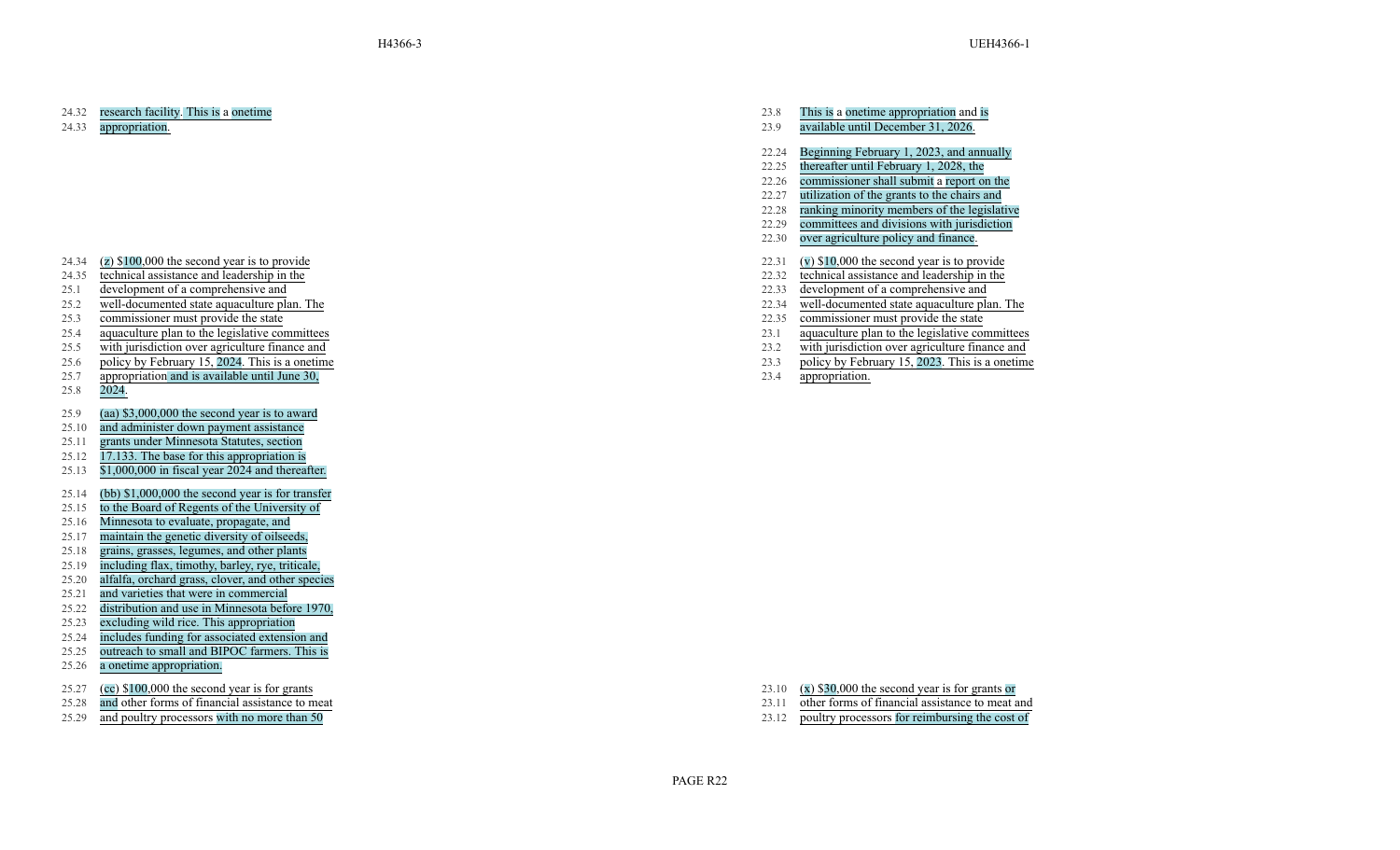- 25.30 full-time equivalent employees to reimburse
- 25.31 costs incurred to attend courses or trainings
- 
- 
- 
- 25.35 procedures, hazard analysis critical control 23.18
- 26.1 point plans, or business plans. This is a
- 26.2 onetime appropriation.
- 26.3 (dd ) \$500,000 the second year is for grants to
- 26.4 secondary career and technical education
- 
- 26.6 instruction in meat cutting and butchery. This
- 26.7 is a onetime appropriation and is available
- 26.8 until June 30, 2025. Grant-eligible costs
- 

- 26.10 (1) equipment required for a meat cutting
- 26.11 program;
- 26.12 (2) facility renovation to accommodate meat
- 26.13 cutting; and
- 26.14 (3) training faculty to teach the fundamentals
- 26.15 of meat processing.
- 23.13 attending courses or training and receiving
- 23.14 technical assistance in fiscal year 2023 that
- 25.32 or receive technical assistance during fiscal 25.32 or receive technical assistance during fiscal 25.33 support developing sanitation standard 25.33 support developing sanitation standard 23.15 support developing san
- 25.33 year 2023 that support the processors' 23.16 operating procedures, hazard analysis and
- 25.34 development of sanitation standard operating 23.17 critical control points plans, or business plans.
	- A meat processor with 50 full-time equivalent
	- 23.19 employees or less is eligible for grant money
	- 23.20 under this paragraph. This is a onetime
	- 23.21 appropriation.
	- 20.23 ( t ) \$1,000,000 the second year is to provide
	- 20.24 grants to secondary career and technical
- 26.5 programs for the purpose of offering 20.25 education programs for the purpose of offering
	- . This 20.26 instruction in meat cutting and butchery . By
		- $20.27$  January 15, 2023, the commissioner must
		- 20.28 report to the chairs and ranking minority
- 26.9 include but are not limited to: 20.29 members of the committees with jurisdiction
	- 20.30 over agriculture finance and education finance
	- 20.31 by listing the grants made under this paragraph
	- 20.32 by county and noting the number and amount
	- 20.33 of grant requests not fulfilled . The report may
	- 20.34 include additional information as determined
	- 20.35 by the commissioner , including but not limited
	- 21.1 to information regarding the outcomes
	- 21.2 produced by these grants. If additional grants
	- 21.3 are awarded under this paragraph that were
	- 21.4 not covered in the report due by January 15,
	- 21.5 2023, the commissioner must submit an
	- 21.6 additional report to the chairs and ranking
	- 21.7 minority members of the committees with
	- 21.8 jurisdiction over agriculture finance and
	- 21.9 education finance regarding all grants issued
	- 21.10 under this paragraph by November 1, 2023.
	- 21.11 This is a onetime appropriation. Grants may
	- 21.12 be used for costs, including but not limited to:
	- 21.13 (1) equipment required for a meat cutting
	- 21.14 program;
	- 21.15 (2) facility renovation to accommodate meat
	- 21.16 cutting; and
	- 21.17 (3) training faculty to teach the fundamentals
	- 21.18 of meat processing.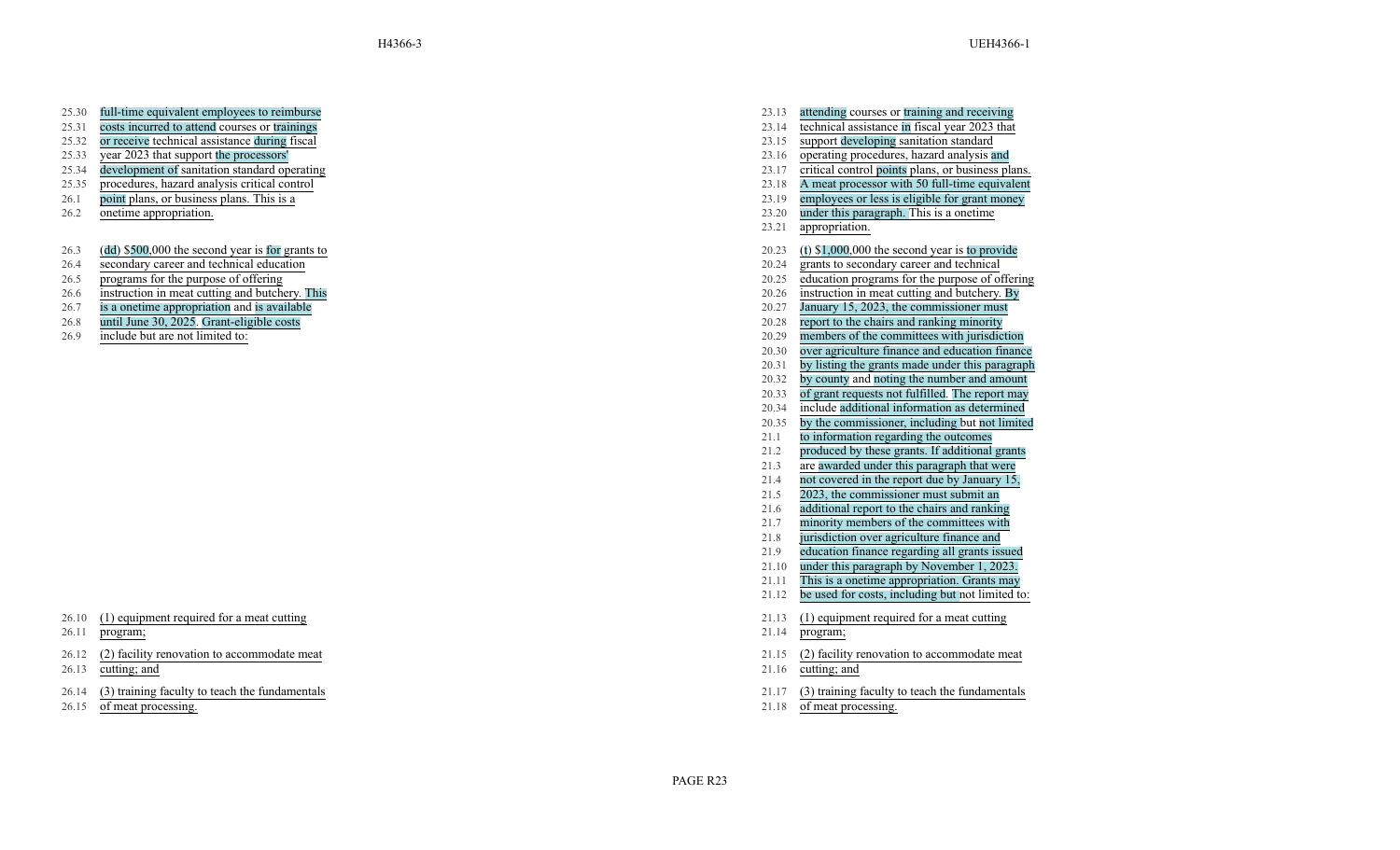- 26.16 The commissioner may issue grants of up to
- 26.17 \$100,000 under this paragraph, of which up
- 26.18 to ten percent may be used for faculty training.
- 26.19 The commissioner may prioritize applicants
- 26.20 that coordinate with meat cutting and butchery
- 26.21 programs at the Minnesota State Colleges and
- 26.22 Universities system and local industry
- 
- 26.24 (ee) \$1,000,000 the second year is for a grant
- 26.25 or other form of financial assistance to the city
- 26.26 of South St. Paul to provide financial
- 26.27 assistance to any business engaged in the meat
- 26.28 processing industry and currently conducting
- 26.29 operations in a building or buildings
- 26.30 constructed on or before January 1, 1947, and
- 26.31 located east of Concord Street, north of Grand
- 26.32 Avenue, and south of Hardman Avenue in
- 26.33 South St. Paul. Costs eligible for financial
- 26.34 assistance include any one or combination of
- 27.1 the following costs incurred by the city of
- 27.2 South St. Paul or a qualified business: site
- 27.3 acquisition costs or costs associated with the
- 27.4 exchange or transfer of real estate; relocation
- 27.5 costs; predesign; design; sewer, water, and
- 27.6 stormwater infrastructure; site preparation;
- 27.7 engineering; and construction costs. This is a
- 27.8 onetime appropriation and is available until
- 27.9 June 30, 2024.

# 27.10 **EFFECTIVE DATE.** This section is effective the day following final enactment.

27.11 Sec. 2. Laws 2021, First Special Session chapter 3, article 1, section 4, is amended to read: 24.12 Sec. 2. Laws 2021, First Special Session chapter 3, article 1, section 4, is amended to read:

| 27.12 Sec. 4. AGRICULTURAL UTILIZATION<br>27.13 RESEARCH INSTITUTE | S. | 4,543,000<br>4,743,000 \$ | 4,043,000<br>7,243,000 |
|--------------------------------------------------------------------|----|---------------------------|------------------------|
| 27.14 (a) \$150,000 the first year and \$150,000 the               |    |                           |                        |
| 27.15 second year are for a meat scientist.                        |    |                           |                        |

- 
- 27.16 (b) \$500,000 the first year is for grants to
- 27.17 organizations to acquire, host, and operate a 27.18 mobile slaughter unit. The mobile unit must
- 21.19 The commissioner may receive applications 21.20 from eligible programs and make grants of up 21.21 to  $$100,000$ , up to ten percent of which may 21.22 be used for training faculty.
- 21.23 Priority may be given to applicants who are
- 21.24 coordinating with meat cutting and butchery
- 26.23 partners.<br>
26.23 partners.<br>
21.26 Universities system and local industry
	- Universities system and local industry
	- 21.27 partners.

| 24.13<br>24.14          | Sec. 4. AGRICULTURAL UTILIZATION<br><b>RESEARCH INSTITUTE</b>                                                                                  | \$<br>4,543,000 \$ | 4,343,000 |
|-------------------------|------------------------------------------------------------------------------------------------------------------------------------------------|--------------------|-----------|
| 24.15<br>24.16          | (a) $$150,000$ the first year and $$150,000$ the<br>second year are for a meat scientist.                                                      |                    |           |
| 24.17<br>24.18<br>24.19 | (b) $$500,000$ the first year is for grants to<br>organizations to acquire, host, and operate a<br>mobile slaughter unit. The mobile unit must |                    |           |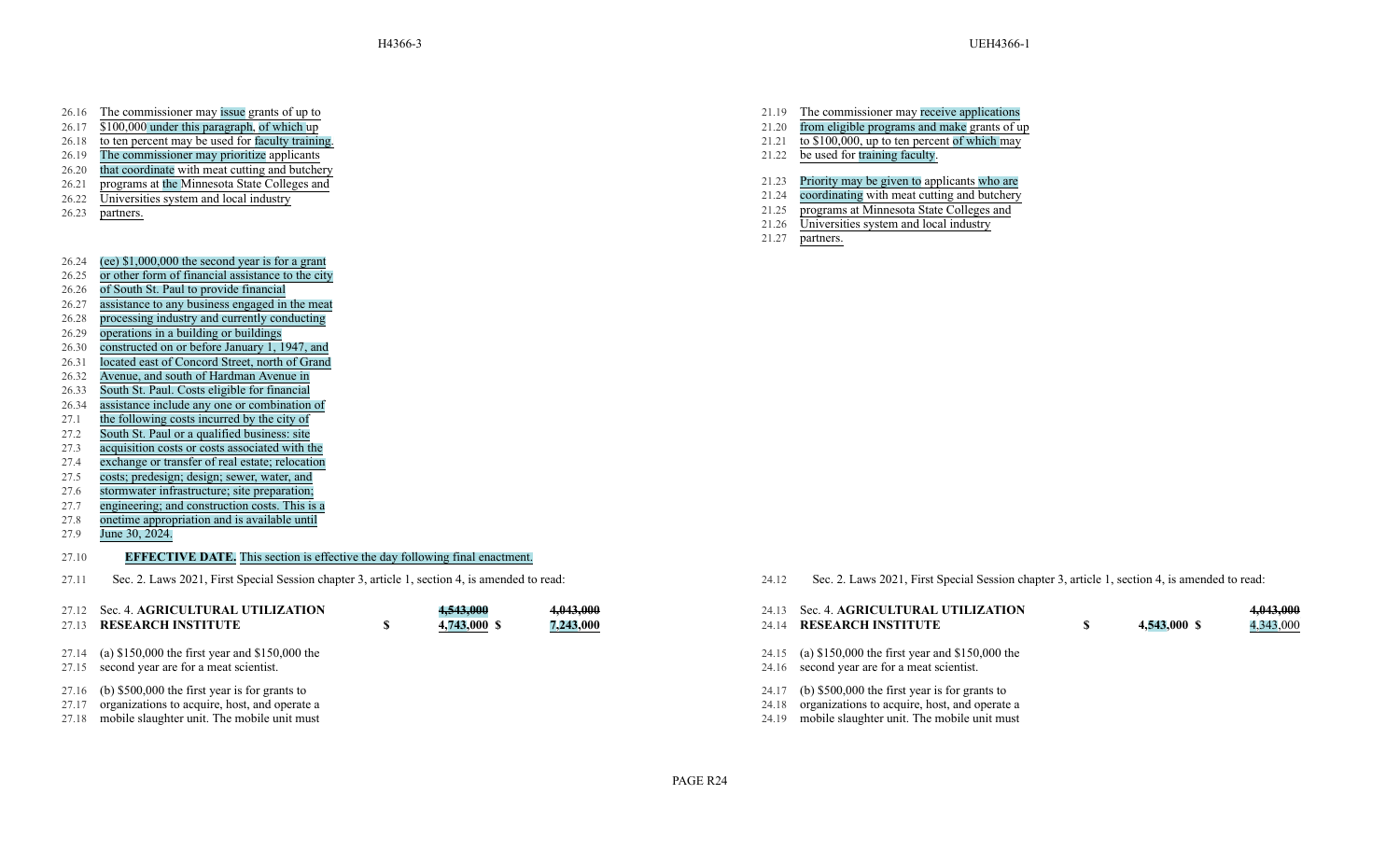- 27.19 coordinate with Minnesota state two-year
- 27.20 colleges that have meat cutting programs to
- 
- 27.22 slaughter . The mobile unit may coordinate 24.23 slaughter 27.23 with livestock producers who desire to provide 24.24 with livestock producers who desire to provide
- 
- 27.25 mobile slaughter unit. The mobile unit may 24.26 mobile slaughter unit. The mobile unit may
- 
- 27.27 two-year colleges, and other activities that 24.28 two-year colleges, and other activities that
- 27.28 align with industry needs. The Agricultural 24.29 align with industry needs. The Agricultural
- 27.29 Utilization Research Institute may only award 24.30 Utilization Research Institute may only award
- 27.30 a grant under this paragraph if the grant 24.31
- 27.31 amount is matched by a like amount from
- 
- 27.33 Utilization Research Institute must seek 24.34 Utilization Research Institute must seek
- 27.34 matching dollars from Minnesota State 24.35 matching dollars from Minnesota State
- 28.1 Colleges and Universities or other entities for 25.1 Colleges and Universities or other entities for
- 
- 
- 28.4 available until June 30, 2024. Any money 25.4 available until June 30, 2024. Any money
- 
- 
- 
- 
- 28.9 section 41A.12, and is available until June 30, 25.9 section 41A.12, and is available until June 30,
- 28.10 2025. By January 15, 2023, the institute must 25.10 2025. By January 15, 2023, the institute must
- 
- 28.12 members of the legislative committees with 25.12 members of the legislative committees with 25.13 members of the legislative committees with 25.13 jurisdiction over agriculture regarding the
- 28.13 jurisdiction over agriculture regarding the 28.14 status of the project, including the status of the project, including the status of 25.14 status of the project, including the status of
- 28.14 status of the project, including the status of 25.14 status of 25.14
- 28.15 the use of any state or matching dollars to
- 28.16 complete the project.
- 28.17 (c) \$2,000,000 the second year is to acquire
- 28.18 property, construct, and equip offices and
- 28.19 research laboratories and related infrastructure
- 28.20 at the Agricultural Utilization Research
- 28.21 Institute's Crookston and Waseca facilities.
- 28.22 This is a onetime appropriation.
- 28.23 ( d ) \$1,000,000 the second year is for
- 28.24 equipment upgrades, equipment replacement,
- 
- 
- 24.20 coordinate with Minnesota state two-year
- 24.21 colleges that have meat cutting programs to
- 27.21 accommodate training as it relates to animal 24.22 accommodate training as it relates to animal
	- slaughter. The mobile unit may coordinate<br>with livestock producers who desire to provide
	-
- 27.24 value-added meat products by utilizing the 24.25 value-added meat products by utilizing the
	-
- 27.26 be used for research, training outside of the 27.27 be used for research, training outside of the 27.27 be used for research, training outside of the 24.27 be used for research, training outside of the 24.28 two-year
	-
	-
	-
	- a grant under this paragraph if the grant
	- a like amount from 24.32 amount is matched by a like amount from
- 27.32 another funding source. The Agricultural 27.32 another funding source. The Agricultural 27.33 another funding source. The Agricultural 27.33 another funding source. The Agricultural 24.34 Utilization Research Institu
	-
	-
	-
- 28.2 purposes of this paragraph. The appropriation 25.2 purposes of this paragraph. The appropriation
- 28.3 under this paragraph is onetime and is 25.3 under this paragraph is onetime and is 25.4 available until June 30, 2024. Any money 25.4 available until June 30, 2024. Any money
	-
- 28.5 remaining on June 30, 2024, must be 25.5 remaining on June 30, 2024, must be
- 28.6 transferred to the commissioner of agriculture 25.6 transferred to the commissioner of agriculture
- 28.7 for the agricultural growth, research, and 25.7 for the agricultural growth, research, and 25.7 for the agricultural growth, research, and
- 28.8 innovation program under Minnesota Statutes, 28.9 innovation program under Minnesota Statutes, 28.9 innovation program under Minnesota Statutes, 28.9 section 41A.12, and is available until June 30,
	-
	-
- 28.11 report to the chairs and ranking minority 25.11 report to the chairs and ranking minority
	-
	-
	-
	- 25.15 the use of any state or matching dollars to
	- 25.16 complete the project.

- 25.17 ( c ) \$300,000 the second year is for equipment
- 25.18 upgrades, equipment replacement, installation
- 28.25 installation expenses, and laboratory **25.19** expenses, and laboratory infrastructure at
- 28.26 infrastructure at the Agricultural Utilization 25.20 laboratories in Crookston, Marshall, and

PAGE R25